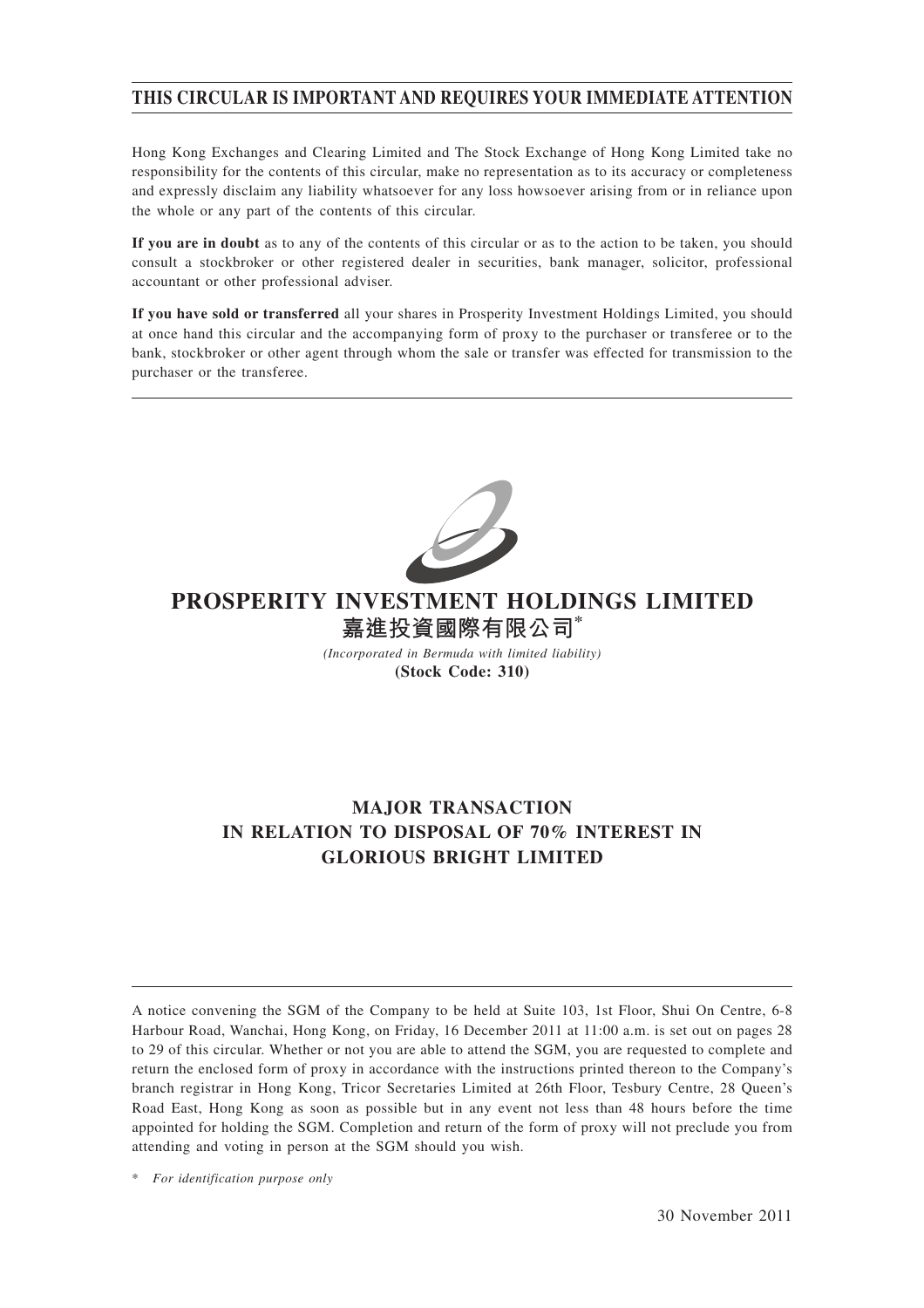# *Page*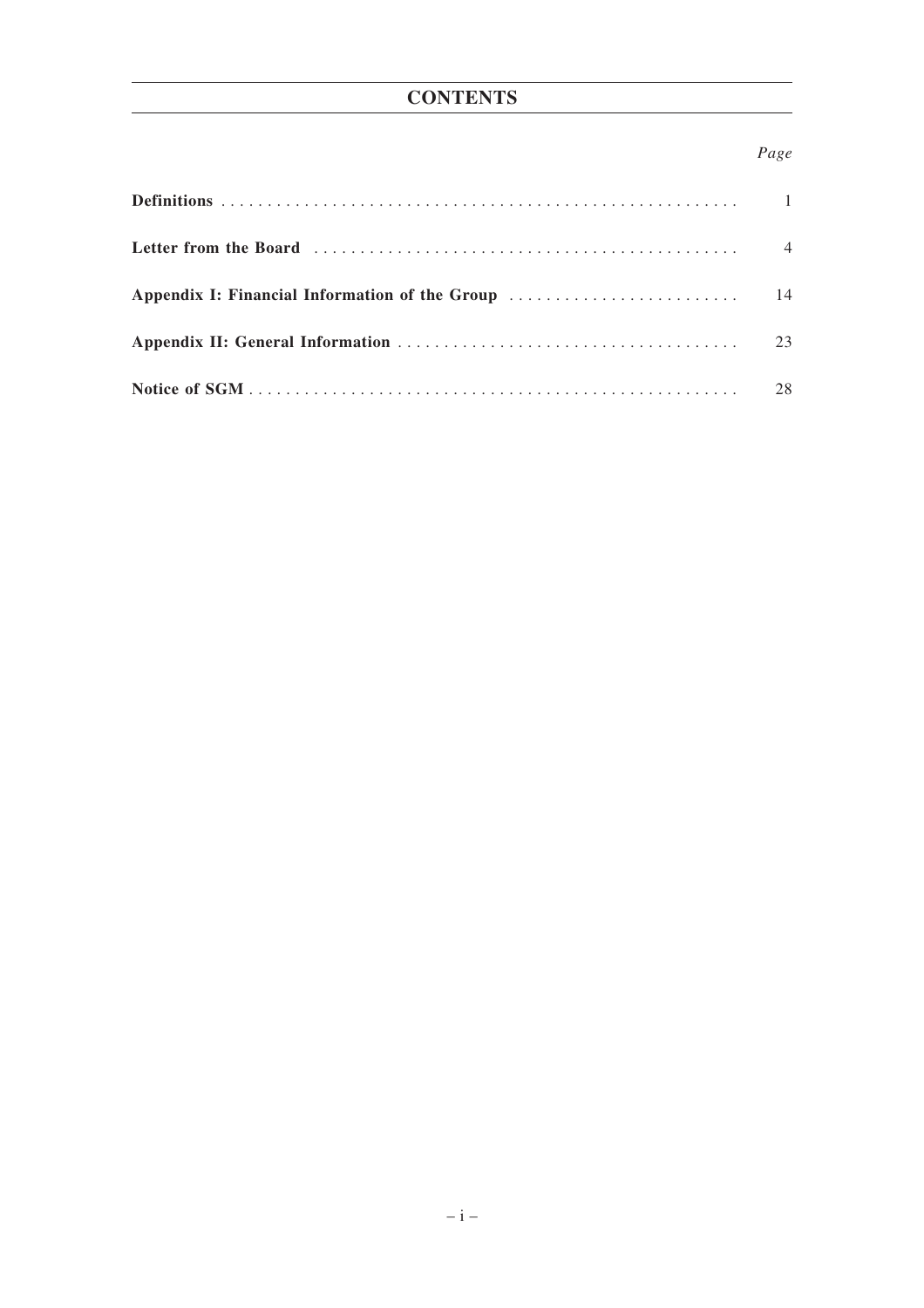# **DEFINITIONS**

*In this circular, unless the context otherwise requires, the following terms shall have the following meanings:*

| "associates"           | has the meaning ascribed to it under the Listing Rules                                                                                                                                                                                                                                                                                                                                                            |
|------------------------|-------------------------------------------------------------------------------------------------------------------------------------------------------------------------------------------------------------------------------------------------------------------------------------------------------------------------------------------------------------------------------------------------------------------|
| "Business Day"         | a day (other than Saturday, Sunday, any public holidays<br>of Hong Kong or PRC and any day on which a tropical<br>cyclone warning No. 8 or above is hoisted or remains<br>hoisted between 9:00 a.m. and 5:00 pm or on which a<br>"black" rainstorm warning signal is hoisted or remains in<br>effect between 9:00 a.m. and 5:00 pm) on which the<br>banks in Hong Kong and PRC are generally open for<br>business |
| "Board"                | the board of Directors                                                                                                                                                                                                                                                                                                                                                                                            |
| "BVI"                  | the British Virgin Islands                                                                                                                                                                                                                                                                                                                                                                                        |
| "Company"              | Prosperity Investment Holdings Limited, a company<br>incorporated in Bermuda with limited liability, with its<br>issued Shares listed on the Stock Exchange                                                                                                                                                                                                                                                       |
| "Completion"           | completion of the Disposal Agreement                                                                                                                                                                                                                                                                                                                                                                              |
| "Conditions Precedent" | the conditions precedent to the Disposal, details of which<br>are set out in the paragraph headed "Conditions"<br>Precedent"                                                                                                                                                                                                                                                                                      |
| "Consideration"        | the consideration for the Sale Shares and the Sale Loan<br>pursuant to the terms of the Disposal Agreement                                                                                                                                                                                                                                                                                                        |
| "Director(s)"          | the director(s) of the Company                                                                                                                                                                                                                                                                                                                                                                                    |
| "Disposal"             | the disposal of the Sale Shares and the Sale Loan by the<br>Vendor to the Purchaser pursuant to the terms and<br>conditions of the Disposal Agreement                                                                                                                                                                                                                                                             |
| "Disposal Agreement"   | the agreement dated 27 October 2011 entered into<br>between the Vendor and the Purchaser in relation to the<br>sale and purchase of the Sale Shares and the Sale Loan                                                                                                                                                                                                                                             |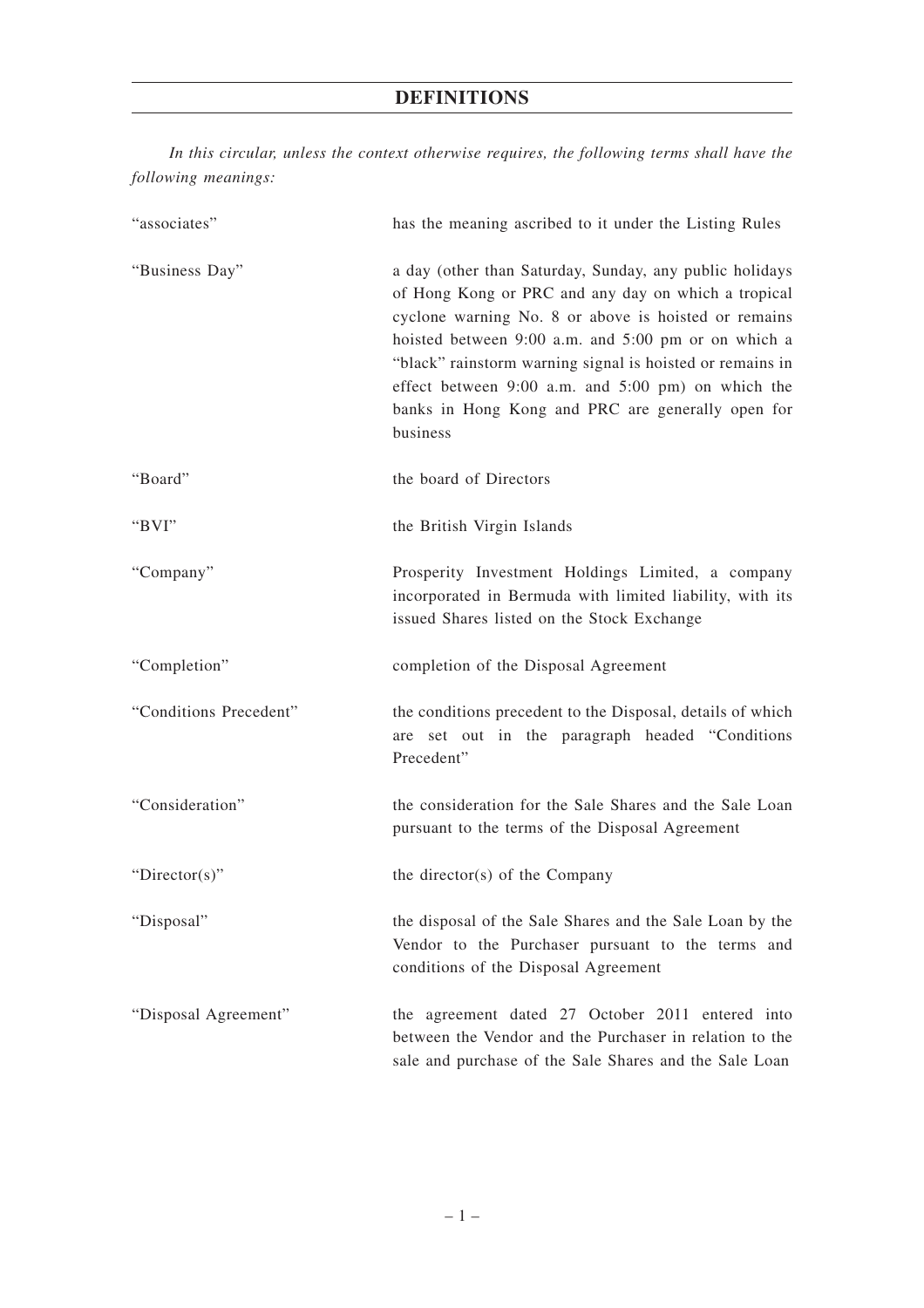# **DEFINITIONS**

| "Glorious Bright"         | Glorious Bright Limited, a company incorporated in<br>Hong Kong which hold a Money Lenders Licence issued<br>under Money Lenders Ordinance (Chapter 163 of the<br>Laws of Hong Kong) and a wholly-owned subsidiary of<br>the Vendor |
|---------------------------|-------------------------------------------------------------------------------------------------------------------------------------------------------------------------------------------------------------------------------------|
| "Glorious Bright Group"   | Glorious Bright and the Subsidiary                                                                                                                                                                                                  |
| "Group"                   | the Company and its subsidiaries from time to time                                                                                                                                                                                  |
| "Hong Kong"               | the Hong Kong Special Administrative Region of the<br>PRC                                                                                                                                                                           |
| "HK\$"                    | Hong Kong dollars, the lawful currency of Hong Kong                                                                                                                                                                                 |
| "Latest Practicable Date" | 25 November 2011, being the latest practicable date prior<br>to the printing of this circular for the purpose of<br>ascertaining certain information contained herein                                                               |
| "Listing Rules"           | the Rules Governing the Listing of Securities on the<br><b>Stock Exchange</b>                                                                                                                                                       |
| "PRC"                     | People's Republic of China, and for the purpose of this<br>circular, excluding Hong Kong, the Macau Special<br>Administrative Region and Taiwan                                                                                     |
| "Purchaser"               | Tycoon Investments<br>Sino<br>Limited,<br>a<br>company<br>incorporated in the BVI with limited liability                                                                                                                            |
| "Remaining Group"         | the Group as excluding Glorious Bright Group upon<br>Completion                                                                                                                                                                     |
| "Sale Loan"               | HK\$9,800,000, being part of the shareholder's loans due<br>by Glorious Bright to the Vendor as at Completion                                                                                                                       |
| "Sale Shares"             | 70% of the issued share capital of Glorious Bright as at<br>Completion                                                                                                                                                              |
| "SFO"                     | The Securities and Future Ordinance (Chapter 571 of the<br>Laws of Hong Kong)                                                                                                                                                       |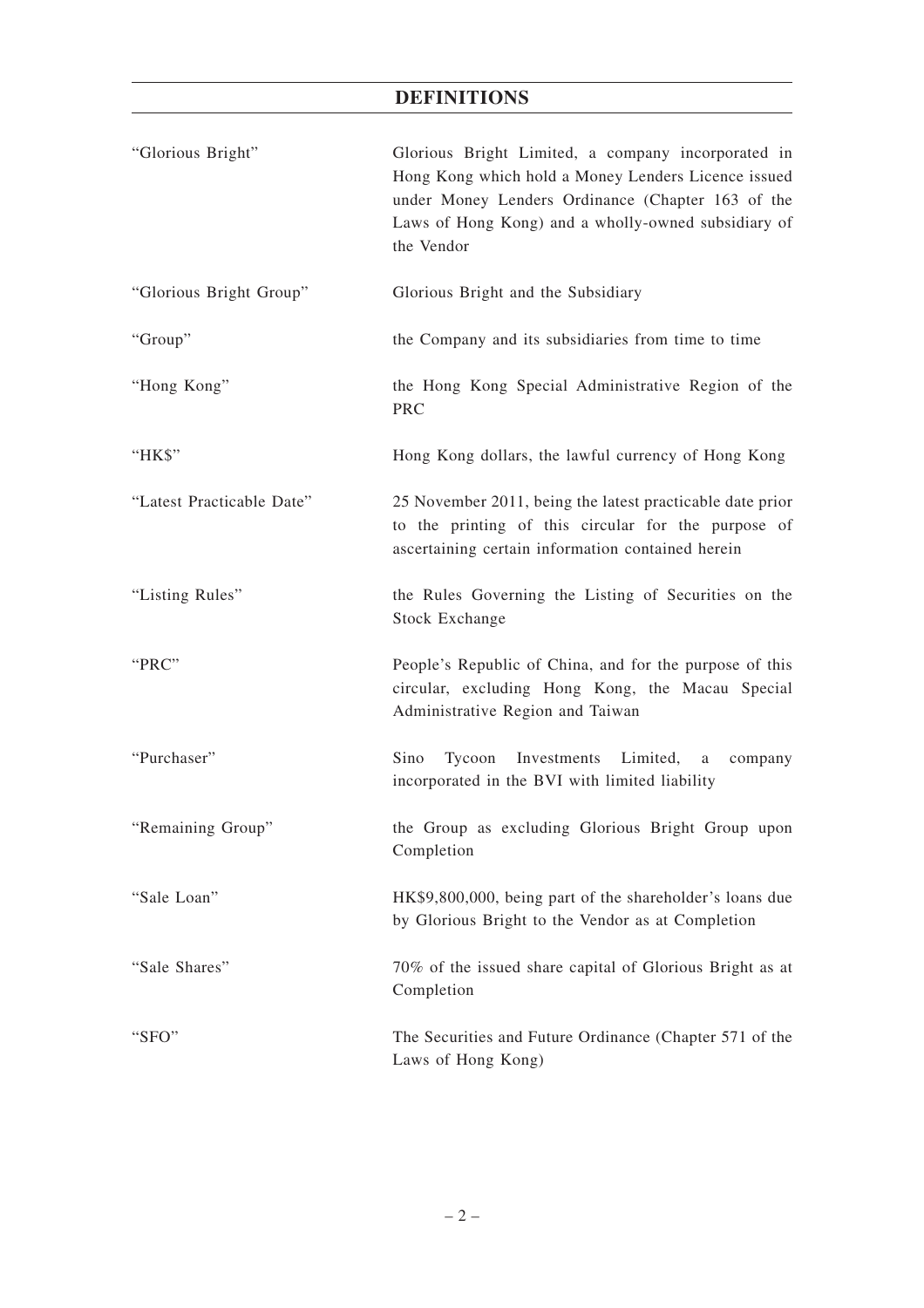# **DEFINITIONS**

| "SGM"                        | the special general meeting of the Company to be<br>convened and held for the Shareholders to consider and,<br>if thought fit, approve the Disposal Agreement, the<br>Shareholders'<br>Agreement<br>the<br>and<br>transactions<br>contemplated thereunder                                                                                                                  |
|------------------------------|----------------------------------------------------------------------------------------------------------------------------------------------------------------------------------------------------------------------------------------------------------------------------------------------------------------------------------------------------------------------------|
| "Shareholders"               | holder(s) of Shares                                                                                                                                                                                                                                                                                                                                                        |
| "Shareholders' Agreement"    | the shareholders' agreement to be entered into among the<br>Purchaser, the Vendor and Glorious Bright on Completion<br>for the purpose of regulating their relationship among<br>themselves in respect of the affairs of, and their dealings<br>with Glorious Bright Group after Completion (including,<br>without limitation, its operations, management and<br>business) |
| "Share Capital Increase"     | the injection of HK\$10,000,000 by the Vendor to<br>Glorious Bright for subscription of new shares of<br>Glorious Bright in order to fulfill the condition under<br>paragraph (iv) of the section headed "Conditions<br>Precedent" in this circular                                                                                                                        |
| "Shares"                     | share $(s)$ of the Company                                                                                                                                                                                                                                                                                                                                                 |
| "Stock Exchange"             | The Stock Exchange of Hong Kong Limited                                                                                                                                                                                                                                                                                                                                    |
| "Subsidiary"                 | Enterprises Limited,<br>Legend<br>Ever<br>a<br>company<br>incorporated in Hong Kong with limited liability and a<br>wholly-owned subsidiary of Glorious Bright                                                                                                                                                                                                             |
| "Substantial Shareholder(s)" | The substantial shareholder(s), as defined under the                                                                                                                                                                                                                                                                                                                       |
|                              | Listing Rules, of the Company                                                                                                                                                                                                                                                                                                                                              |
| "Vendor"                     | Genius<br>Choice Investments Limited, a company<br>incorporated in the BVI with limited liability and an<br>indirect wholly-owned subsidiary of the Company                                                                                                                                                                                                                |
| "Vendor's Loan"              | all amounts which may be owing by Glorious Bright to<br>the Vendor immediately after Completion, which based<br>on the unaudited management accounts of Glorious<br>Bright Group as at 30 September 2011 shall be<br>approximately HK\$53,882,311                                                                                                                          |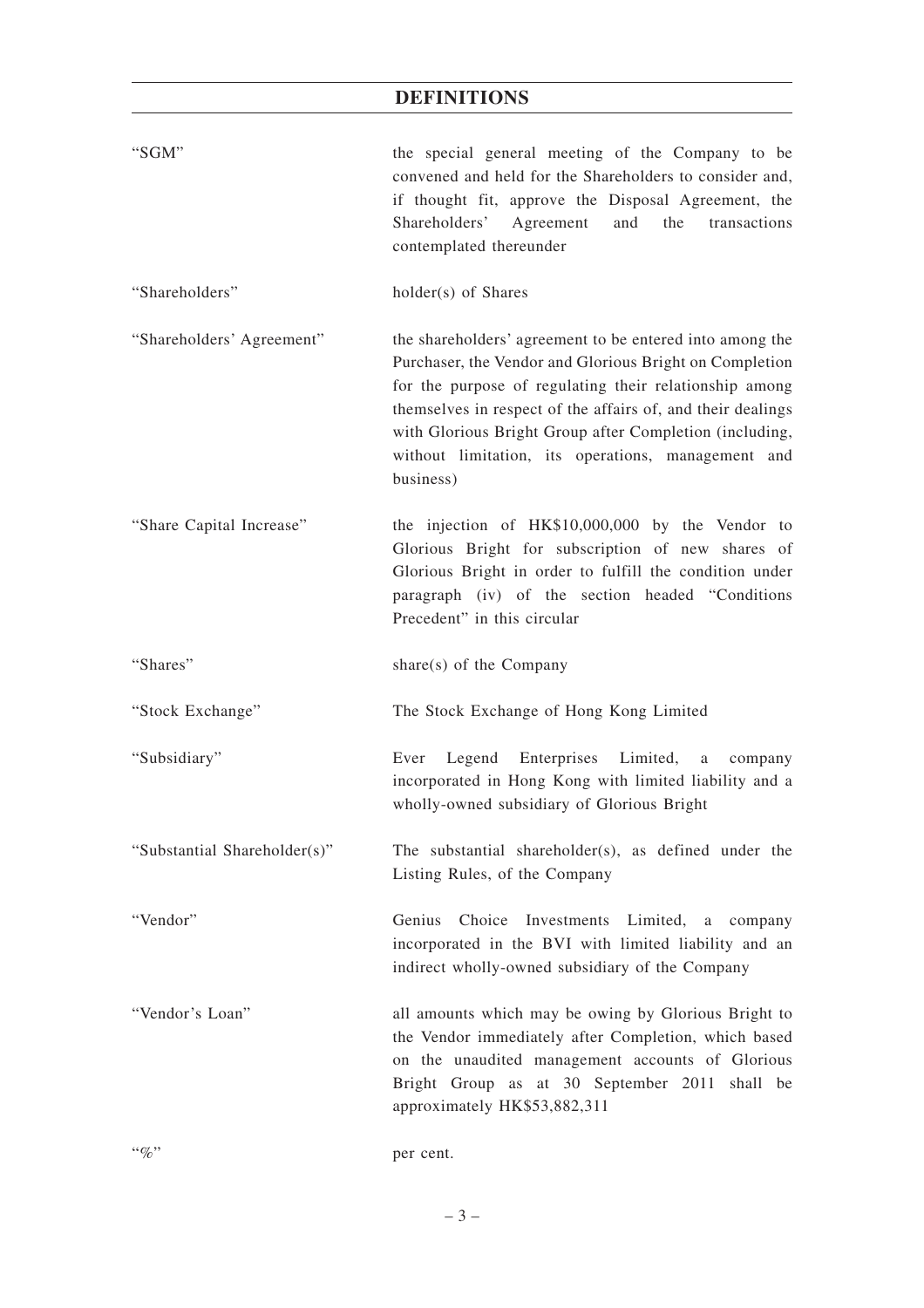

# **PROSPERITY INVESTMENT HOLDINGS LIMITED 嘉進投資國際有限公司\***

*(Incorporated in Bermuda with limited liability)* **(Stock Code: 310)**

*Executive Director:* Cheng Hairong *(Chairman)*

*Non-executive Director:* Lau Tom Ko Yuen *(Deputy Chairman)*

*Independent non-executive Directors:* Feng Nien Shu Lui Siu Tsuen, Richard Wong Lai Kin, Elsa

*Registered Office:* Clarendon House 2 Church Street Hamilton HM 11 Bermuda

*Principal Place of Business:* Suite 2701, Shui On Centre, 6-8 Harbour Road, Wanchai, Hong Kong

30 November 2011

*To the Shareholders*

Dear Sir or Madam,

# **MAJOR TRANSACTION IN RELATION TO DISPOSAL OF 70% INTEREST IN GLORIOUS BRIGHT LIMITED**

## **I. INTRODUCTION**

On 27 October 2011, the Board announced that on 27 October 2011 the Vendor entered into the Disposal Agreement with the Purchaser whereby the Vendor agreed to sell and the Purchaser agreed to purchase the Sale Shares and the Sale Loan for an aggregate consideration of HK\$10,000,000. The Sale Shares shall represent 70% of the issued share capital of Glorious Bright on Completion. It is one of the conditions precedent to Completion that the Vendor shall inject HK\$10,000,000 into Glorious Bright as share capital by way of subscription of new shares of Glorious Bright (i.e. the Share Capital Increase).

The purpose of this circular is to provide you with, among other things, details of the Disposal Agreement and the Shareholders' Agreement and notice of the SGM.

\* *For identification purpose only*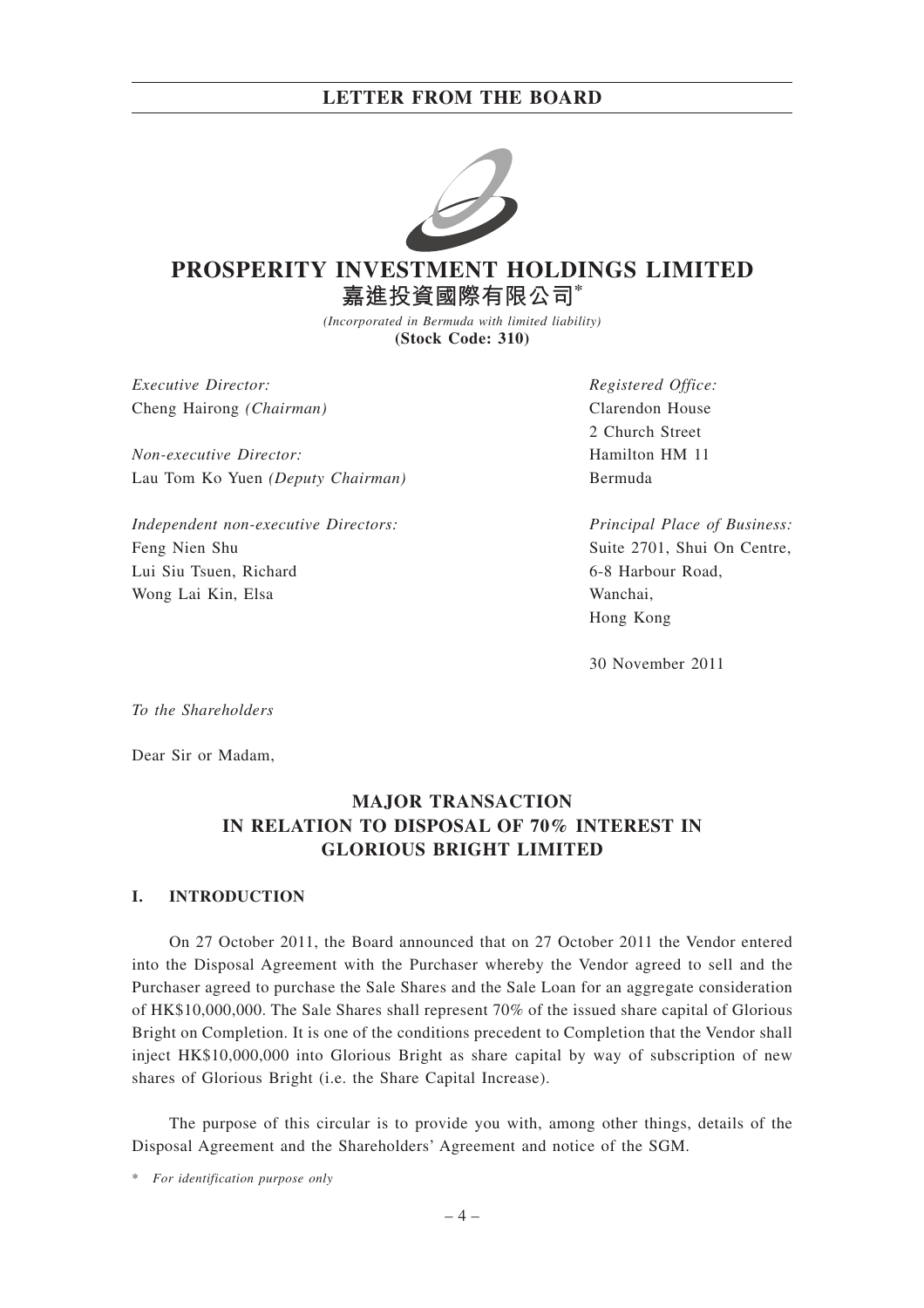#### **II. DISPOSAL AGREEMENT**

**Date**

27 October 2011

## **Parties**

- (i) Genius Choice Investments Limited, as vendor; and
- (ii) Sino Tycoon Investments Limited, as purchaser.

To the best of the Directors' knowledge, information and belief having made all reasonable enquiries, the Purchaser and its ultimate beneficial owner(s) are third parties independent of the Company and its connected persons and are not connected persons of the Company. The principal activity of the Purchaser is investment holding.

## **Assets to be disposed of**

The assets to be disposed of comprise (i) the Sale Shares, being 70% of the issued share capital of Glorious Bright as at Completion; and (ii) the Sale Loan. The Sale Loan of HK\$9,800,000 represents approximately 15% of all outstanding shareholder's loans due by Glorious Bright to the Vendor as at the date of the Disposal Agreement. The remaining 85% outstanding shareholder's loans, being the Vendor's Loan, shall be repaid to the Vendor as described in the paragraph headed "Funding" under section III (Shareholders' Agreement).

## **Consideration**

The consideration for the Sale Shares and the Sale Loan is HK\$10,000,000 in aggregate and is payable by the Purchaser in cash in the following manner:

- (i) a deposit of HK\$500,000 (the "Deposit") is payable within 3 days after signing of the Disposal Agreement;
- (ii) the balance is payable upon Completion.

The Consideration was determined after arm's length negotiations between the Vendor and the Purchaser and with reference to the face value of the Sale Loan, the net liability of Glorious Bright Group as at 30 September 2011 and after the Share Capital Increase, the loss-making position of Glorious Bright, the Vendor's Loan and the 30% interest of Glorious Bright retained by the Group after Completion. The Directors consider that the Consideration is fair and reasonable and the Disposal is in the interests of the Company and the Shareholders as a whole.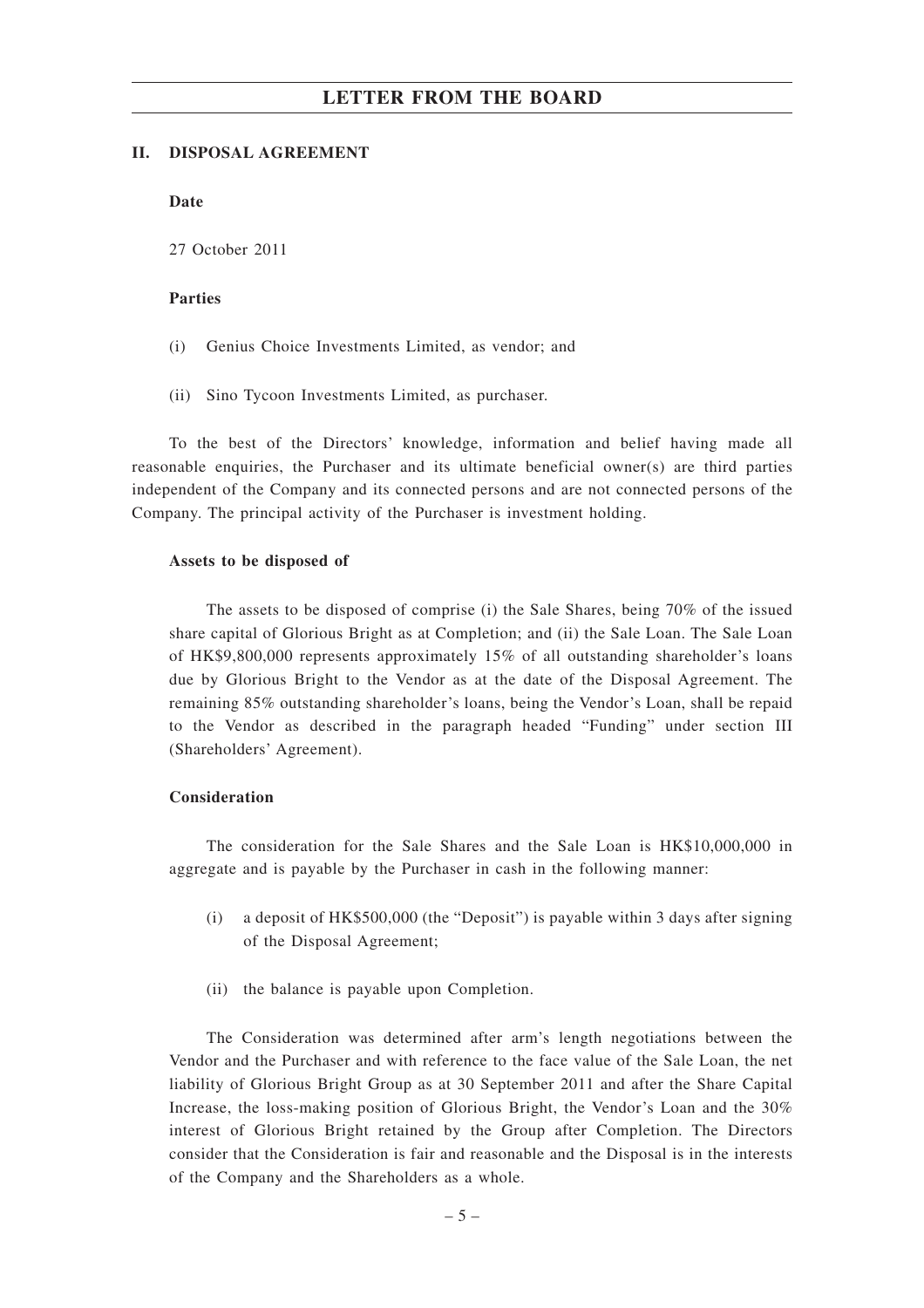#### **Share Capital Increase**

As at the date of the Disposal Agreement, the issued share capital of Glorious Bright was HK\$2, Glorious Bright had no share premium and has net liabilities of approximately HK\$13,898,000. The Purchaser, during the negotiation of the Disposal Agreement, requested the Vendor to reduce such net liabilities. After arm's length negotiations, as set out in the section headed "Conditions Precedent" below, it becomes one of the conditions precedent to Completion that the Vendor injects into Glorious Bright HK\$10,000,000 as share capital, i.e. the Share Capital Increase.

### **Conditions Precedent**

Completion of the Disposal Agreement is conditional upon fulfillment or waiver (as the case may be) of the following conditions:

- (i) the warranties given by the Vendor remaining true and accurate in all material respects and not misleading in any material respect;
- (ii) approval by the Shareholders (other than those who are required to abstain from voting under the Listing Rules or the applicable laws, rules and regulations, if required) of the Disposal Agreement including the disposal of the Sale Shares and the Sale Loan by the Vendor, the entering into of the Shareholders' Agreement and all other transactions contemplated under the Disposal Agreement at the SGM;
- (iii) the compliance by the Vendor and/or the Company of any relevant requirements under the Listing Rules or otherwise of the Stock Exchange or other regulatory authorities which require compliance at any time prior to Completion in relation to the transactions contemplated under the Disposal Agreement; and the
- (iv) aggregate of issued share capital and share premium of Glorious Bright being not less than HK\$10,000,000.

The Purchaser may waive any or all of the conditions (other than those set out in (ii) and (iii) above). None of the conditions can be waived by the Vendor. If the conditions are not fulfilled or waived (as the case may be) within 120 days from the date of the Disposal Agreement (or any other date as the parties to the Disposal Agreement may agree in writing), the rights and obligations of the parties under the Disposal Agreement shall lapse and be of no further effect except for antecedent breach. In such event, the Vendor shall refund to the Purchaser the Deposit without interest within 3 days.

As at the Latest Practicable Date, none of the above conditions have been fulfilled.

#### **Completion**

Completion shall take place on the seventh (7th) Business Days after all the conditions precedent have been fulfilled or, as the case may be, being waived, or such other date as the Vendor and the Purchaser may mutually agree in writing.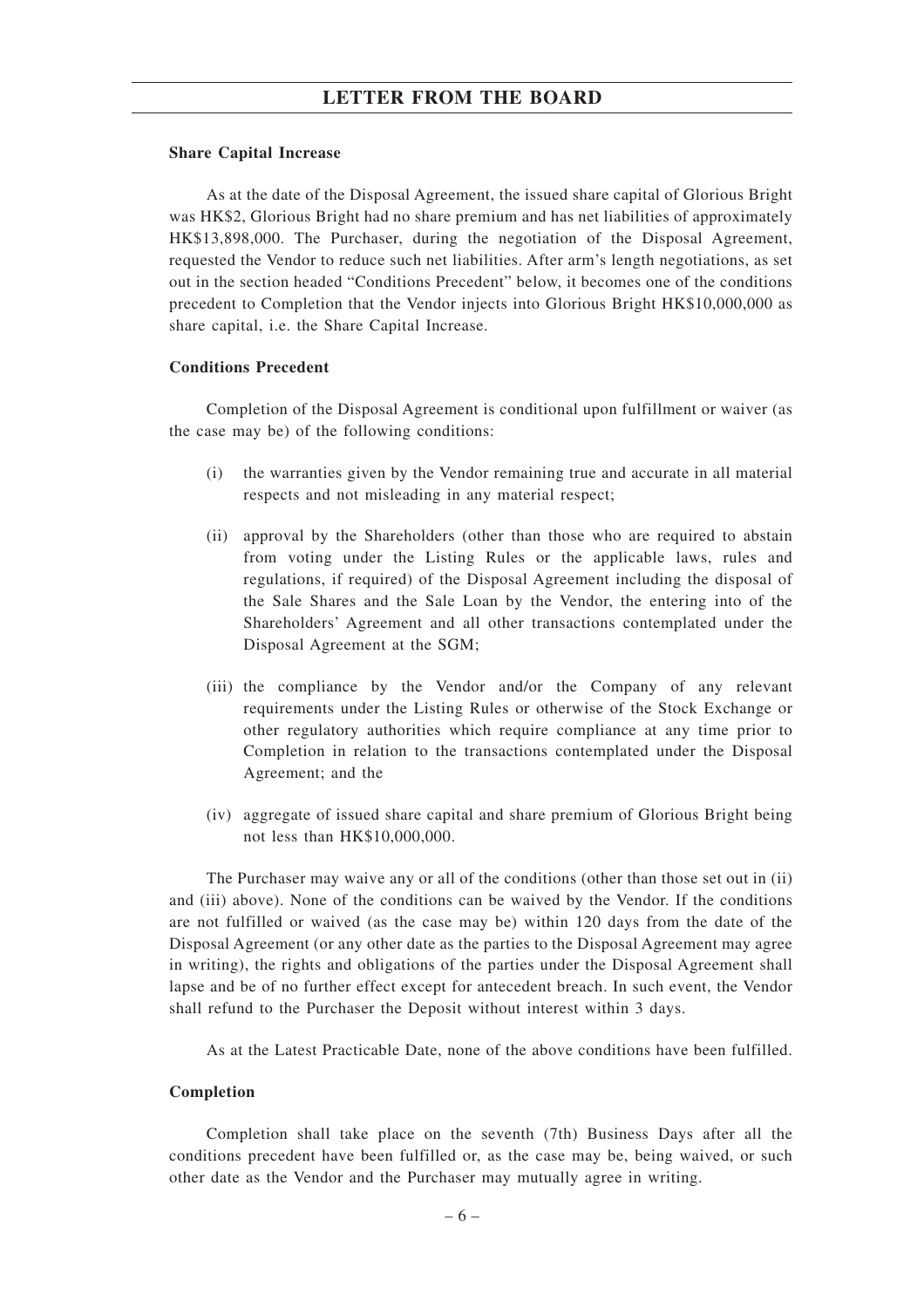If after fulfillment or waiver (as the case may be) of the above conditions, Completion does not take place due to the default of the Purchaser, the Vendor shall be entitled to forfeit the Deposit, or if Completion does not take place due to the default of the Vendor, the Vendor shall refund the Deposit to the Purchaser, in each case, without prejudice to any other claims a party may have against the defaulting party.

Upon Completion, the Group's equity interest in Glorious Bright will decrease from 100% to 30% and Glorious Bright will cease to be a subsidiary of the Company and become an associated company of the Company. Accordingly, the Group will equity account for the results of Glorious Bright after Completion.

# **III. SHAREHOLDERS' AGREEMENT**

The Vendor, the Purchaser and Glorious Bright shall, upon Completion, enter into the Shareholders' Agreement to regulate the relationships among themselves in respect of the affairs of, and their dealings with, Glorious Bright after Completion (including, without limitation, its operations, management and business). Principal terms of the Shareholders' Agreement are set out below:

| Board composition: | The board of Glorious Bright shall consist of seven<br>directors. Two of whom shall be non-executive<br>directors nominated by the Vendor and the other<br>five are executive directors to be nominated by the<br>Purchaser. The chairman shall be elected by the<br>directors but shall not have any second or casting                                           |
|--------------------|-------------------------------------------------------------------------------------------------------------------------------------------------------------------------------------------------------------------------------------------------------------------------------------------------------------------------------------------------------------------|
| Funding:           | vote.<br>Neither the Vendor nor the Purchaser shall be<br>required to provide any additional funding to<br>Glorious Bright Group.                                                                                                                                                                                                                                 |
|                    | Upon receipt by Glorious Bright of any loan<br>receivables outstanding as at 30 September 2011,<br>Glorious Bright shall forthwith repay to the Vendor<br>an equivalent amount of the Vendor's Loan. The<br>Vendor shall not ask for repayment of such<br>equivalent amount of the Vendor's Loan prior to<br>receipt of such loan receivables by Glorious Bright. |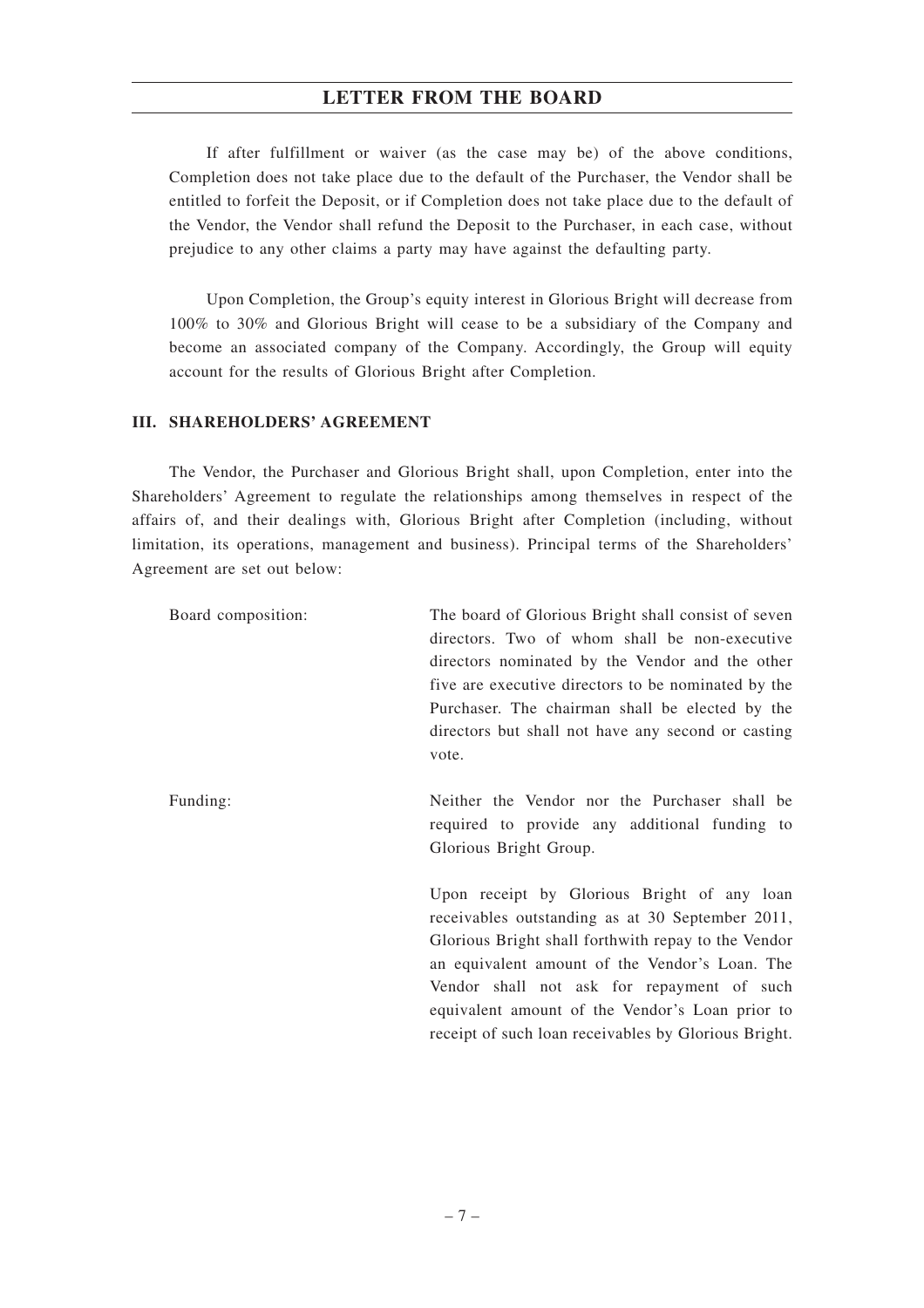|                         | The Company is not required to provide any<br>additional funding to Glorious Bright and it<br>currently has no intention to provide any additional<br>loan to the Glorious Bright Group whether after the<br>Disposal or after full repayment of the Vendor's<br>Loan.                                                                                                                                                          |
|-------------------------|---------------------------------------------------------------------------------------------------------------------------------------------------------------------------------------------------------------------------------------------------------------------------------------------------------------------------------------------------------------------------------------------------------------------------------|
| Right of first refusal: | Each shareholder is entitled to a right of first refusal<br>upon receipt of a transfer notice from another<br>shareholder of its intention to dispose of its shares<br>in Glorious Bright whereby it may elect to purchase<br>(all or part only) the shares in and loans to Glorious<br>Bright from the transferring shareholder at the price<br>and subject to the same material terms as described<br>in the transfer notice. |
| Tag-along right:        | Any shareholders, who has not exercised its right of<br>first refusal as referred to in the paragraph above, is<br>entitled to a tag-along right whereby it may join the<br>transferring shareholder to dispose its shares in and<br>loans to Glorious Bright on the same terms as the<br>transferring shareholder.                                                                                                             |
| Termination:            | The Shareholders' Agreement shall continue in full<br>force and effect until Glorious Bright shall be<br>wound up or otherwise cease to exist as a separate<br>corporate entity, or until the entire issued share<br>capital of Glorious Bright shall be owned by one<br>shareholder of Glorious Bright.                                                                                                                        |

## **IV. REASONS FOR THE DISPOSAL**

The investment objective of the Group is to achieve long-term capital appreciation of its assets primarily through equity and equity-related investments but without participating in the management of the investees. Glorious Bright was set up by the Company in May 2000 to engage in money lending business. As it is wholly owned by the Company, it is also managed by the Company. In order to achieve the above investment objective, the Group may either cease the business of Glorious Bright or dispose of the controlling interest therein. The Board, after taking into account various factors as mentioned under the section headed "Consideration" above, was of the view that the Disposal will enable the Group to meet the said investment objective whilst the retention of 30% interest in Glorious Bright will enable the Group to capture any future growth of Glorious Bright Group.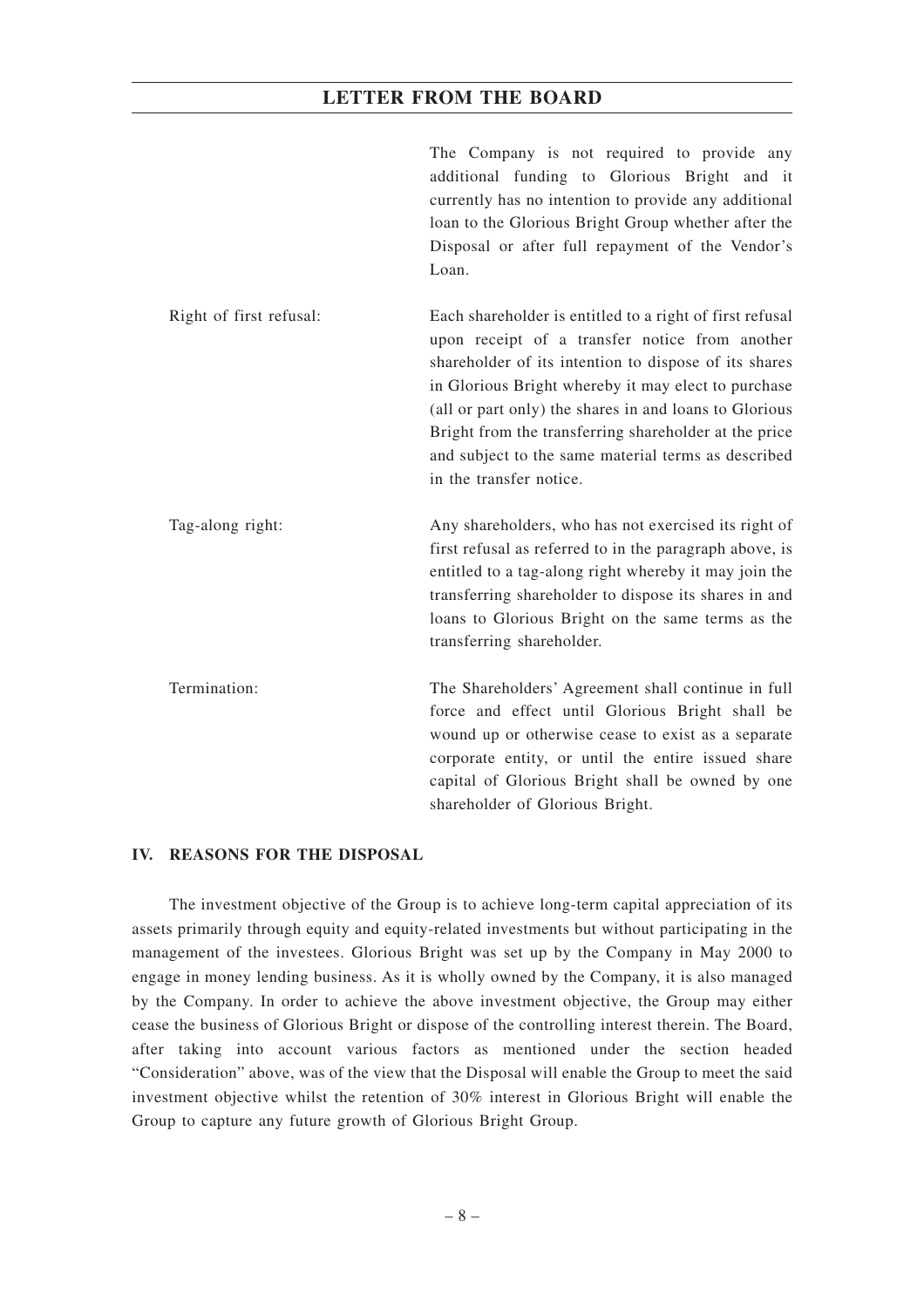Taking into account the above reasons, the Board considers that the entering into of the Disposal Agreement and the Shareholders' Agreement is in the interests of the Company and the Shareholders as a whole and the terms of the Disposal Agreement and the Shareholders' Agreement are fair and reasonable.

## **V. USE OF PROCEEDS**

The Consideration receivable by the Vendor is HK\$10 million. However, given that the Vendor will have injected HK\$10 million into Glorious Bright under the Conditions Precedent, the net effect is that there will not be any proceeds from the Disposal after deducting the share capital injected by the Vendor under the Share Capital Increase and related expenses. The proceeds from any repayment of the Vendor's Loans is intended to be used as working capital of the Group.

### **VI. FINANCIAL EFFECTS OF THE DISPOSAL**

#### **Earnings**

Based on the unaudited consolidated accounts of the Glorious Bright Group as at 30 September 2011 and assuming completion of the Disposal Agreement, a gain of approximately HK\$4,000,000 is expected to arise from the Disposal, which is calculated with reference to the Consideration less the carrying value attributable to the Sale Shares and the Sale Loan as at 30 September 2011, after accounting for the transaction costs associated with the implementation of the Disposal. Shareholders and investors should note that the exact amount of financial effect of the Disposal is subject to audit and is yet to be determined with reference to the fair value attributable to the Sale Shares and the Sale Loan as at the Completion Date.

In view of the loss-making position of the Glorious Bright Group, the Disposal could reduce the loss of the Group.

## **Assets and liabilities**

Upon Completion, Glorious Bright will cease to be subsidiary of the Company and its assets and liabilities, including the loan receivables from third parties, will be deconsolidated from the Group's financial statements. As the Group will retain the Vendor's Loan, the assets and liabilities of the Group should not be significantly affected immediately after the Completion. As mentioned above, the Disposal would reduce loss of the Group and there is an expected gain on Disposal. Therefore, the financial position of the Group is expected to improve upon completion of the Disposal.

#### **Interest in associated company**

After Completion, Glorious Bright will become an associated company of the Company and will be equity accounted for in the financial statements of the Company. The investment cost in and amount due from Glorious Bright will be stated in the financial statements of the Company after Completion.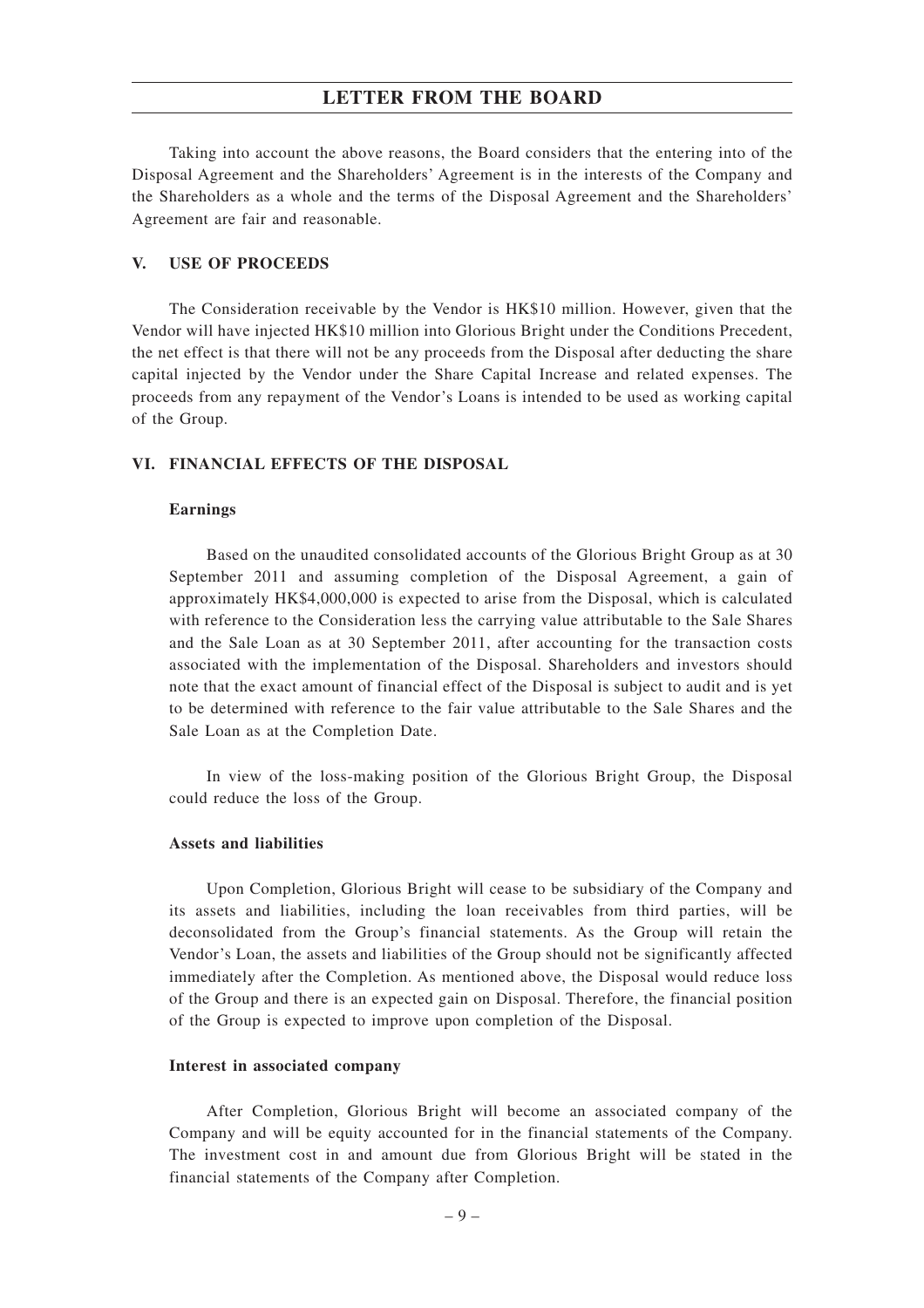# **VII. INFORMATION ON GLORIOUS BRIGHT, THE SUBSIDIARY AND THE GROUP**

Each of Glorious Bright and the Subsidiary is a company incorporated in Hong Kong with limited liabilities. Glorious Bright was incorporated on 17 May 2000 and the Subsidiary was incorporated on 28 July 2011. As mentioned in the section headed "Shareholders' Agreement" above, the Vendor is entitled to nominate two non-executive directors to the board of Glorious Bright which shall consist of a maximum seven directors.

The principal activity of Glorious Bright is money lending. The Subsidiary has not commenced business as it was only recently incorporated.

The Group is principally engaged in investment in both listed and unlisted securities and other related financial assets.

After the Disposal, the principal business activities of the Remaining Group will remain unchanged and Remaining Group will still principally engage in the investment in both listed and unlisted securities and other related financial assets. In view of these substantial interests still held by the Remaining Group after the Disposal, together with the other listed and unlisted investments held by the Remaining Group, the Board considers that the Remaining Group would still have sufficient level of operation to warrant its continued listing of its securities as required under Rule 13.24 of the Listing Rules.

Set out below is the unaudited consolidated financial information of the Glorious Bright Group for the two years ended 31 December 2009 and 31 December 2010 respectively, prepared in accordance with the Hong Kong Financial Reporting Standards:

|                               | For the year ended |                 |  |
|-------------------------------|--------------------|-----------------|--|
|                               | 31 December        |                 |  |
|                               | 2010               | 2009            |  |
|                               | <b>HK\$'000</b>    | <i>HK\$'000</i> |  |
| Turnover                      | 4,934              | 203             |  |
| (Loss) profit before taxation | (943)              | 569             |  |
| (Loss) profit after taxation  | (860)              | 475             |  |

The unaudited net liabilities of the Glorious Bright Group as at 31 December 2010 and 30 September 2011 amounted to approximately HK\$13,893,000 and HK\$13,898,000 respectively.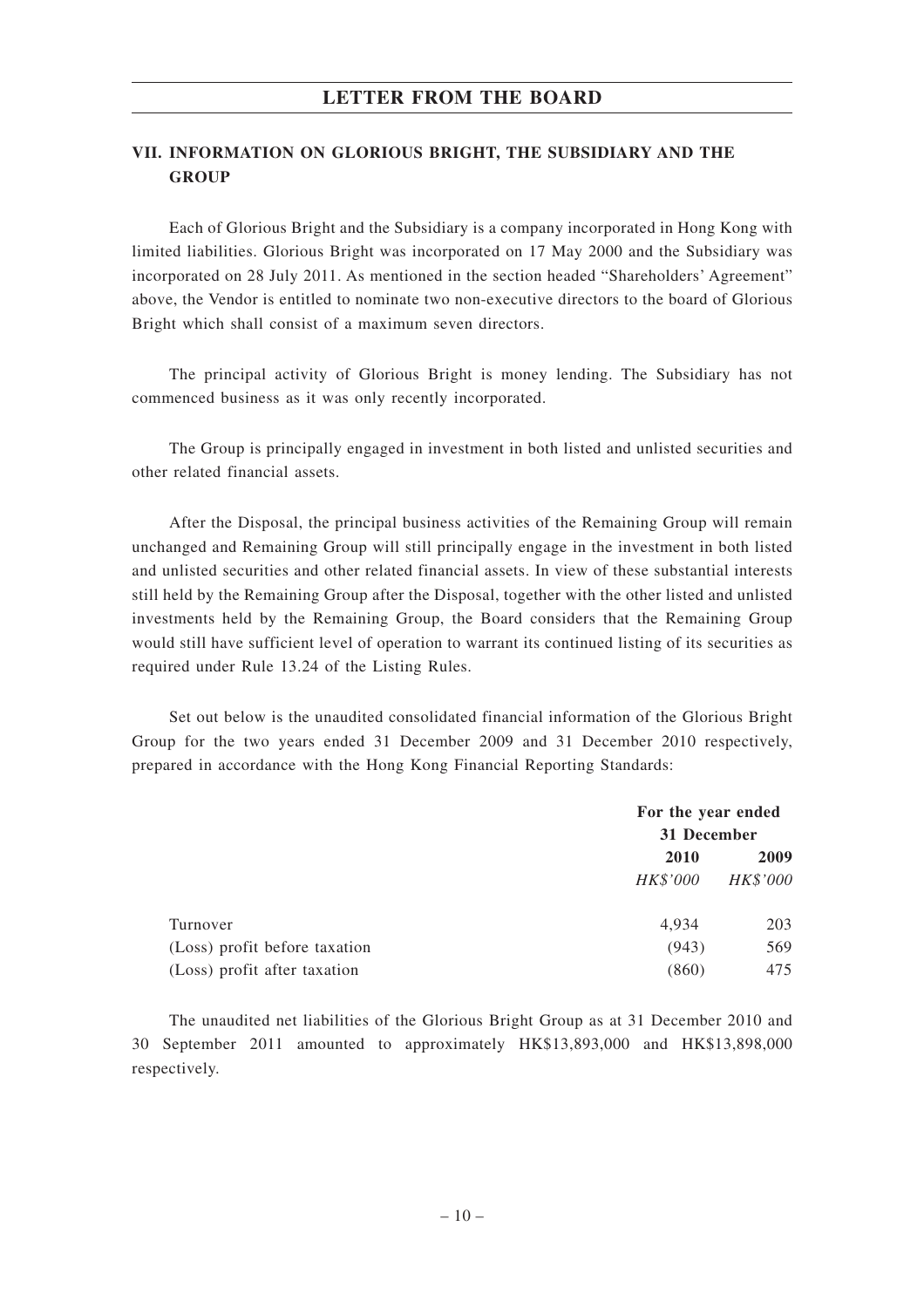## **VIII. SHAREHOLDING IN GLORIOUS BRIGHT**

Set out below is the ownership structure of Glorious Bright as at the Latest Practicable Date and immediately before Completion:



Set out below is the ownership structure of Glorious Bright immediately after Completion:



#### **IX. LISTING RULES IMPLICATIONS**

As the applicable percentage ratios calculated under Rule 14.07 of the Listing Rules exceed 25% but less than 75%, the Disposal constitutes a major transaction of the Company under Chapter 14 of the Listing Rules and hence is subject to notification, publication and shareholders' approval requirements under the Listing Rules.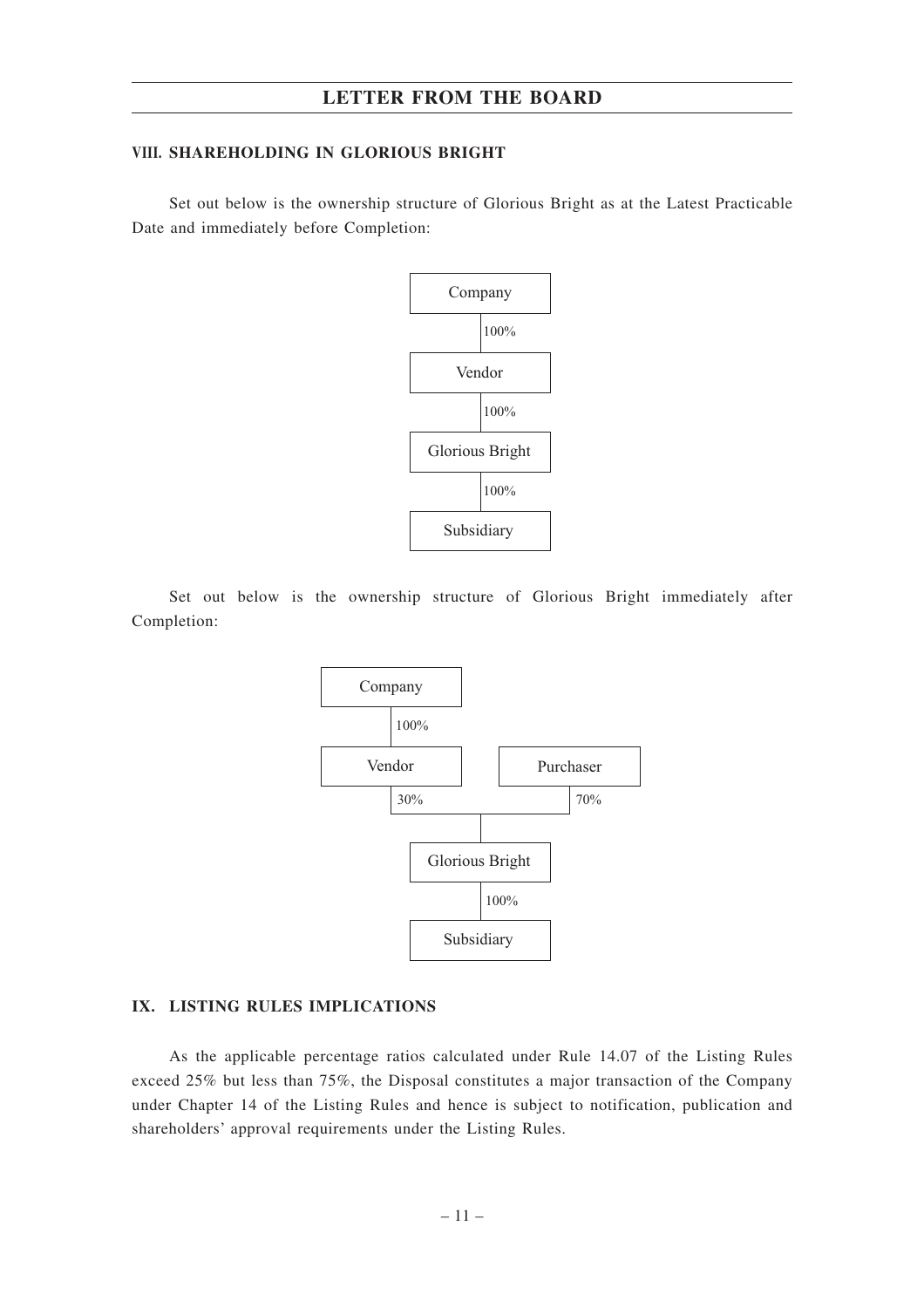The table below sets out the calculation of the 20% net assets test in accordance with Rule 21.04(3)(b) of the Listing Rules:

|                                   |              | <b>Reference</b> | Reference  |
|-----------------------------------|--------------|------------------|------------|
|                                   |              | date             | date       |
|                                   |              | 30/6/2011        | 30/9/2011  |
|                                   | <b>Note</b>  | (HK\$'000)       | (HK\$'000) |
| Cost of investment                | $\mathcal I$ | 3,000            | 3,000      |
| Amount due from associate         | 2            | 53,882           | 53,882     |
| Total investment in associate.    |              | 56,882           | 56,882     |
| Net asset value of the Group      | 3,4          | 369,322          | 297,822    |
| % to net asset value of the Group |              | $15.4\%$         | 19.0%      |

#### *Notes:*

- 1. The cost of investment of Vendor after the Share Capital Increase but before Completion is approximately HK\$10 million. The Vendor will retain a 30% interest in Glorious Bright and hence the cost of investment of the Vendor after Completion is approximately HK\$3 million.
- 2. This represents the Vendor's Loan.
- 3. Net asset value of the Group as at 30 June 2011 is extracted from the interim report of the Company for the six months ended 30 June 2011.
- 4. Net asset value of the Group as at 30 September 2011 is based on the unaudited net asset value per share of HK\$0.42 announced on 14 October 2011 and the issued Shares of the Company of 712,546,800 Shares as at the Latest Practicable Date.

Based on the above, the Company's investment in Glorious Bright after the Share Capital Increase and Disposal will comply with Rule 21.04(3)(b).

## **X. SGM**

The notice convening the SGM to be held at Suite 103, 1st Floor, Shui On Centre, 6-8 Harbour Road, Wanchai, Hong Kong on Friday, 16 December 2011 at 11:00 a.m, at which ordinary resolution will be proposed to approve the Disposal Agreement, the Shareholders' Agreement and the transactions contemplated thereunder is set out on pages 28 to 29 of this circular.

To the best knowledge, information and belief of the Directors having made all reasonable enquiries, as at the Latest Practical Date, no Shareholder has a material interest in the Disposal Agreement, the Shareholders' Agreement and the transactions contemplated thereunder which is different from that of the other Shareholders and thus no Shareholder is required to abstain from voting on the relevant resolution to approve the Disposal Agreement, the Shareholders' Agreement and the transactions contemplated thereunder at the SGM.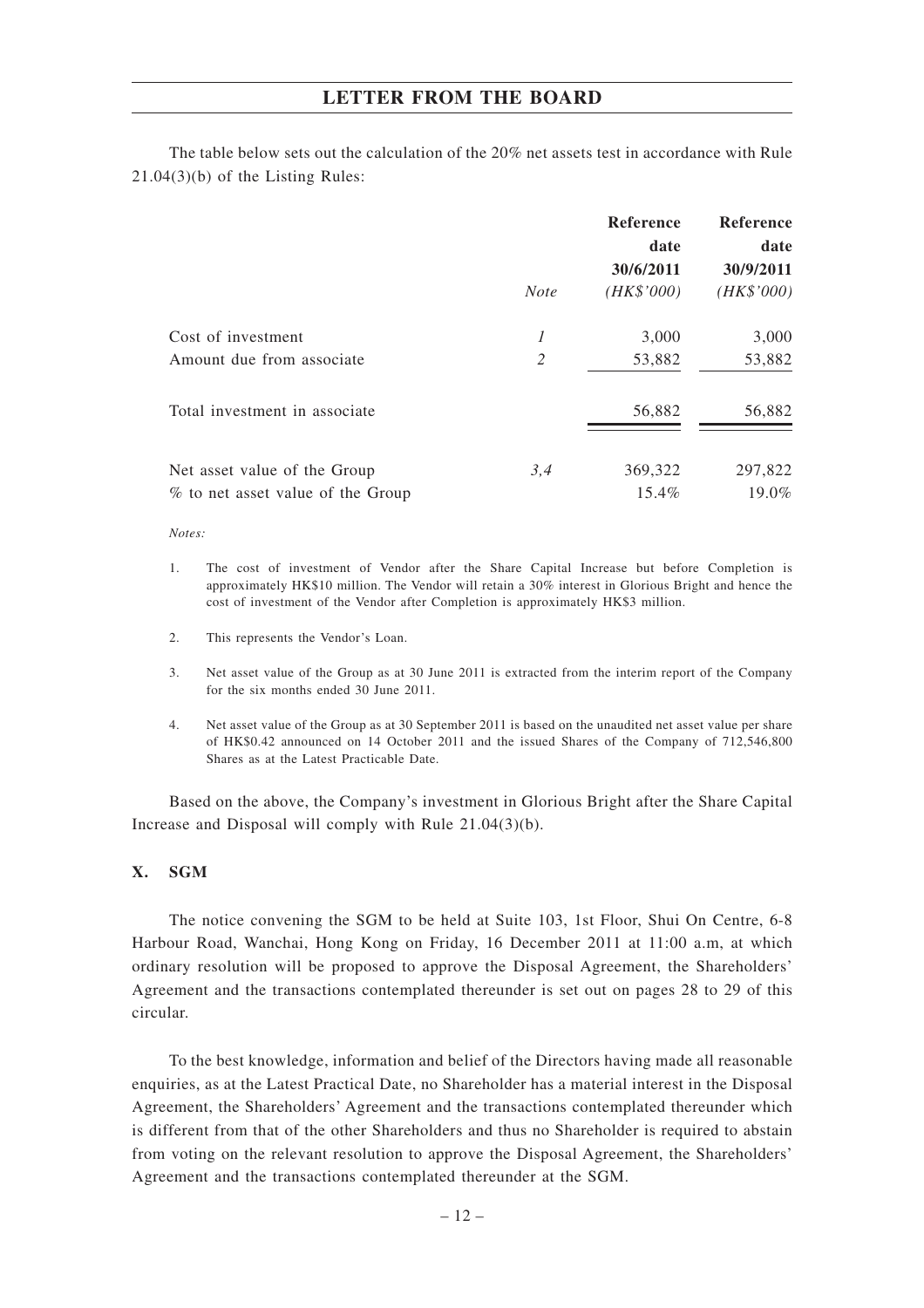A form of proxy for use at the SGM is enclosed herewith. Whether or not you propose to attend the meeting, you are requested to complete the form of proxy in accordance with the instructions printed thereon and return it to the Company's branch share registrar in Hong Kong, Tricor Secretaries Limited, at 26th Floor, Tesbury Centre, 28 Queen's Road East, Hong Kong as soon as possible and in any event not less than 48 hours before the time appointed for holding such meeting or any adjournment thereof. Completion and return of the form of proxy will not preclude you from attending and voting at the meeting or any adjournment thereof should you so wish.

Pursuant to Rule 13.39(4) of the Listing Rules, voting on the resolution at the SGM will be taken by poll.

## **XI. RECOMMENDATION**

The Directors consider that the terms of the Disposal Agreement and the Shareholders' Agreement are fair and reasonable and in the interests of the Shareholders as a whole. Accordingly, the Board recommends the Shareholders to vote in favour of the resolution at the SGM to approve the Disposal Agreement, the Shareholders' Agreement and the transactions contemplated thereunder.

## **XII. ADDITIONAL INFORMATION**

Your attention is also drawn to the additional information set out in the appendices of this circular and the notice of the SGM.

> Yours faithfully, For and on behalf of **Prosperity Investment Holdings Limited Cheng Hairong** *Chairman*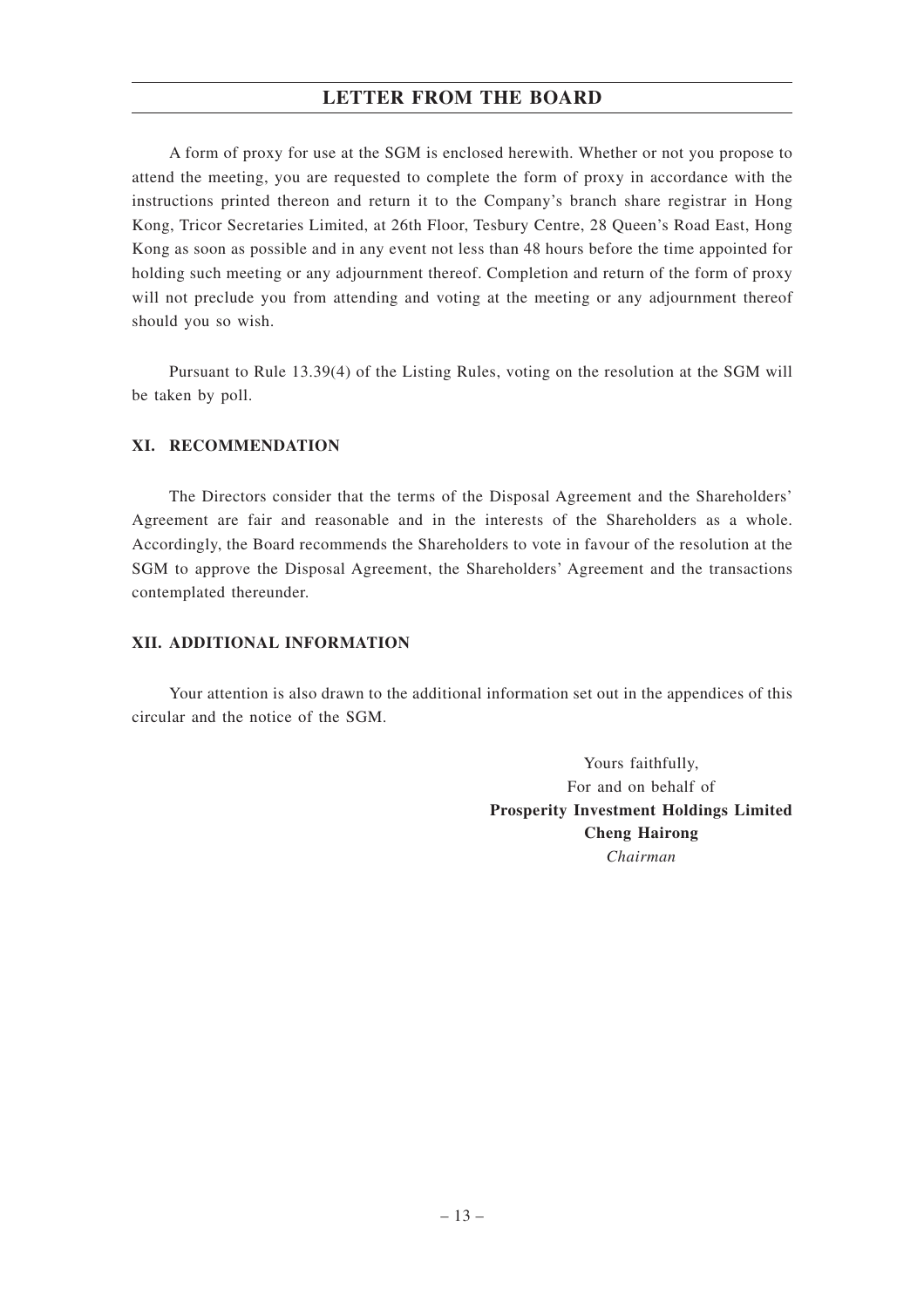## **FINANCIAL AND TRADING PROSPECTS OF THE GROUP**

The Group is currently engaged in investment in both listed and unlisted securities and other related financial assets.

The management of the Company is considering to streamline the principal activities of the Group by reducing the effort on the money lending business. The Disposal could spare the time and effort of the management of the Company in other investments which may bring higher net worth to the Group. On the other hand, the retention of 30% interest in Glorious Bright will enable the Group to capture any future growth of Glorious Bright Group.

After the Disposal, the principal activities of the Group will be the investment in both listed and unlisted securities and other related financial assets but without participating in the management, either directly or indirectly, of the investees. The Group has no intention to dispose of the remaining shareholding in Glorious Bright currently. However, the Directors will continuously review the situation and shareholding in Glorious Bright from time to time.

## **WORKING CAPITAL**

As at the Latest Practicable Date, the Directors are of the opinion that, in the absence of unforeseen circumstances and based on the present internal resources of the Remaining Group, after taking into account the Share Capital Increase and the Consideration, the working capital available to the Remaining Group is sufficient for the requirements of the Remaining Group for at least 12 months from the date of this circular.

## **INDEBTEDNESS**

As at the close of business on 31 October 2011, being the latest practicable date for the purpose of this statement of indebtedness, the Group did not have any outstanding borrowings or any material contingent liabilities or guarantees.

Apart from intra-Group liabilities and normal trade payables in the ordinary course of business, the Group did not have outstanding as at the close of business on 31 October 2011 any loans capital issued and outstanding or agreed to be issued, bank overdrafts or other similar indebtedness, liabilities under acceptances or acceptable credits, debentures, mortgages, charges, finance lease or hire purchases commitments, guarantees or other material contingent liabilities.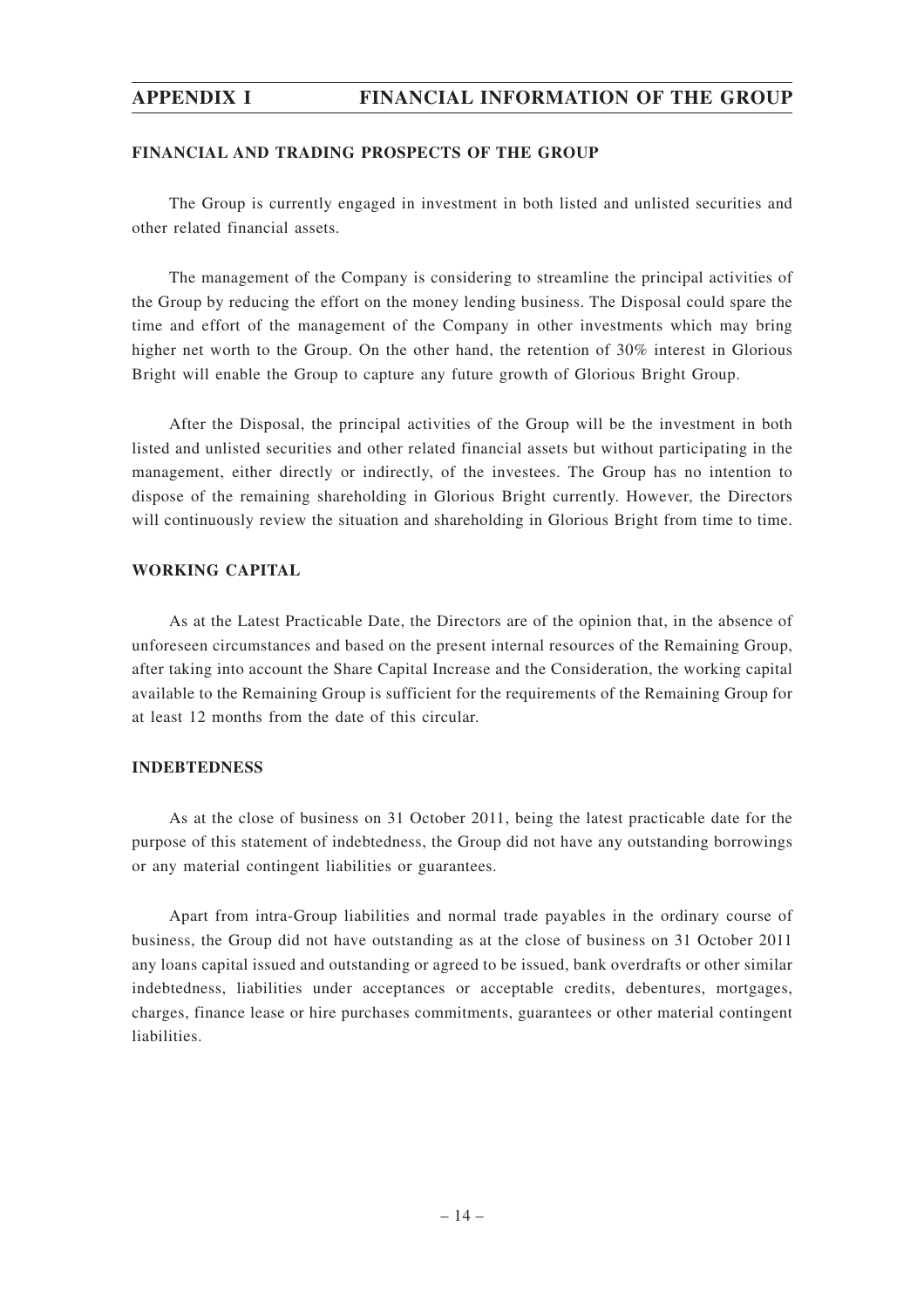#### **CROSS SHAREHOLDINGS AND COMMON DIRECTORSHIP**

## **Substantial Shareholders**

According to the best knowledge of the Directors, the following sets out the cross shareholdings and common directorship between (i) the Company and its Substantial Shareholders; (ii) the Company and its directors and (iii) the Company and its top ten investments for the three years ended 31 December 2010 and as at the Latest Practicable Date.

### **For the year ended 31 December 2008**

As at 31 December 2008, China Investment Fund Company Limited ("**CIF**") held 11,196,000 Shares or 8.98% of the then issued share capital of the Company, while the Company held 80,000,000 shares, representing 7.44% of the then issued share capital of, CIF. In 2008, Mr. Yan Mou Keung, Ronald was the independent non-executive director of both the Company and CIF.

As at 31 December 2008, Cosmopolitan International Holdings Limited ("**COSMO**") held 12,000,000 Shares or 9.62% of the then issued share capital of the Company, while the Company held 159,031,078 shares, representing 8.39% of the then issued share capital of, COSMO.

According to the best knowledge of the Directors, save and except as disclosed above, there were no cross shareholdings and common directorship between (i) the Company and any Substantial Shareholder; (ii) the Company and its directors and (iii) the Company and its top ten investments for the year ended 31 December 2008.

## **For the two years ended 31 December 2009 and 2010 and as at Latest Practicable Date**

For the two years ended 31 December 2009 and 2010 and as at the Latest Practicable Date, there was no cross shareholding between the Company and any Substantial Shareholder.

As at 31 December 2009 and 2010, Mr. Lau Tom Ko Yuen ("**Mr. Lau**"), the executive Director from December 2009 to August 2010 and a non-executive Director from August 2010 onwards, was an executive director of Sun Matrix Limited ("**Sun Matrix**") and Favor Hero Investments Limited ("**Favor Hero**"), the Substantial Shareholders of the Company.

As at the Latest Practicable Date, Mr. Cheng Hairong, an executive director of the Company, and Mr. Lau, a non-executive director of the Company were both the directors of Sun Matrix and Favor Hero.

Mr. Lau, the executive Director from December 2009 to August 2011 and a non-executive Director from August 2010 onwards, was the deputy chairman and managing director of PYI Corporation Limited which was also one of the top ten investments of the Company for the year ended 31 December 2009. Mr. Lau was the chairman and managing director of PYI Corporation Limited as at the Latest Practicable Date. As disclosed in the section headed "Investments of the Company" in appendix I of this circular, Mr. Lau together with his associates held below 5% interest in PYI Corporation Limited as at the Latest Practicable Date.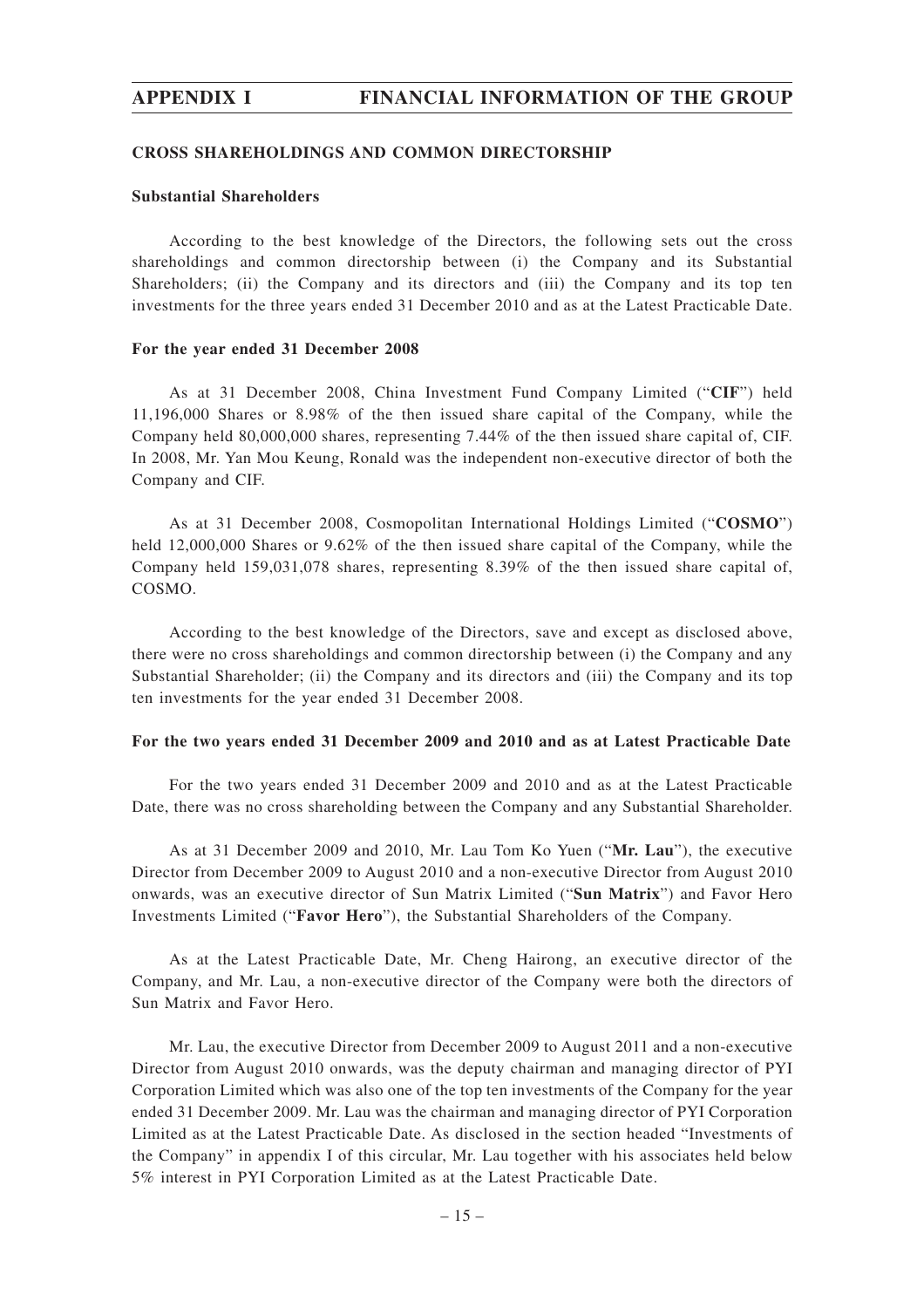Mr. Lui Siu Tsuen, Richard ("**Mr. Lui**"), an independent non-executive Director since December 2009, was an executive director of Hanny Holdings Limited, one of the top ten investments of the Company for the year ended 31 December 2009, from May 2002 to January 2009. Mr. Lui, together with his associates, also held below 5% interest in HSBC Holdings plc, one of the top ten investments of the Company as at the Latest Practicable Date. Mr. Lui was also an executive director of Rosedale Hotel Holdings Limited, one of the top ten investments of the Company for the year ended 31 December 2010, from April 2002 to January 2009.

Mr. Cheng Hairong, an executive Director since August 2010, together with his associates held below 5% interest in PYI Corporation Limited, New Capital International Investment Limited and ITC Corporation Limited, each of them being one of the top ten investments of the Company as at the Latest Practicable Date.

Other than the above and as set out in the section of "Investments of the Company" below, according to the best knowledge of the Directors, there were no cross shareholdings and common directorship between (i) the Company and any Substantial Shareholder, (ii) the Company and its Directors and (iii) the Company and its top ten investments for the year ended 31 December 2009 and 2010 and as at Latest Practicable Date.

#### **Investment Manager**

Greater China Capital Limited (formerly known as Sinox Fund Management Limited) ("**GCC**") is the investment manager of the Company for the three years ended 31 December 2010 and as at the Latest Practicable Date.

According to the best knowledge of the Directors, the following sets out the cross shareholdings and common directorship between (i) the investment manager and the Company and (ii) the investment manager and the top ten investments of the Company, and the common investment between the Company and the investment manager for the three years ended 31 December 2010 and as at Latest Practicable Date.

## **For the years ended 31 December 2009 and 2008**

Mr. Lam Kwing Wai, Alvin ("**Mr. Lam**"), who was the executive director of the Company for the year ended 2008 and 2009 and resigned on 30 December 2009, was also the non-executive director of GCC in 2008. For the year ended 2008 and 2009, Mr. Lam, who held an 80% shareholding in GCC, was also beneficially interested in 52.23% of the Company as at 31 December 2008 through Favor Hero, the entire issued share capital of which was then held by Mr. Lam. Mr. Lam ceased to be interested in the Company since October 2009.

Other than the above and as set out in the section of "Investments of the Company" below, according to the best knowledge of the Directors, there were no cross shareholdings and common directorship between (i) GCC and the Company and (ii) GCC and the top ten investments of the Company for the year ended 31 December 2008 and 2009 and there were no common investment between the Company and GCC for the year ended 31 December 2008 and 2009.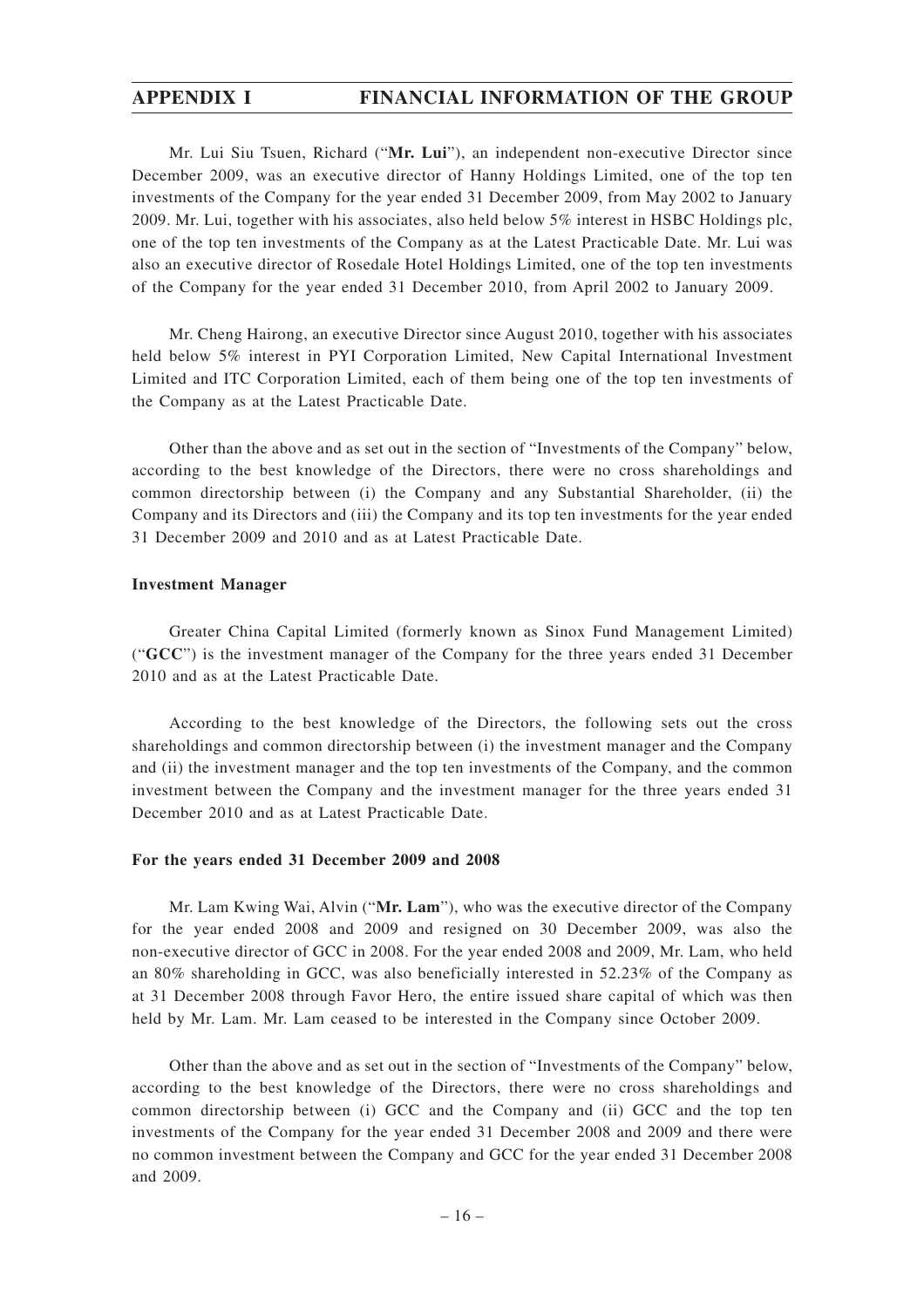### **As at Latest Practicable Date and for the year ended 31 December 2010**

Since November 2010, the Company held a 20% interest in GCA Professional Services Group Limited ("**GCA Professional**"), formerly known as GC Associates Limited, the holding company of GCC.

Mr. Ip Kwok Kwong and Mr. Wong Chi Keung, both directors of GCC since May 2010 were also the directors of GCA Professional Services Group Limited, one of the top ten investments of the Company as at Latest Practicable Date, since January 2010.

Other than the above and as set out in the section of "Investments of the Company" below, according to the best knowledge of the Directors, there were no cross shareholdings and common directorship between (i) GCC and the Company and (ii) GCC and the top ten investments of the Company for the year ended 31 December 2010 and as at the Latest Practicable Date and there were no common investment between the Company and GCC for the year ended 31 December 2010 and as at the Latest Practicable Date.

## **INVESTMENTS OF THE COMPANY**

The following were the top ten investments held by the Company as at Latest Practicable Date.

|                | Description                                     | No. of Shares/ | <b>Closing</b><br>price/Cost as at<br>Latest<br>% of equity held Practicable Date<br>HK\$ | Value/Cost<br>HK\$('000) |
|----------------|-------------------------------------------------|----------------|-------------------------------------------------------------------------------------------|--------------------------|
| $\mathbf{1}$   | ITC properties Group Limited (#199)             | 26,588,000     | 1.71                                                                                      | 45,465                   |
| $\overline{2}$ | PYI Corporation Limited $(#498)^{1,2}$          | 153,016,185    | 0.235                                                                                     | 35,959                   |
| 3              | New Capital International Investment Limited    |                |                                                                                           |                          |
|                | $(\text{\#}1062)^2$                             | 26,020,000     | 1.14                                                                                      | 29,663                   |
| 4              | Rosedale Hotel Holdings Limited (#1189)         | 27,000,000     | 0.435                                                                                     | 11,745                   |
| 5              | ITC Corporation Limited $(\text{\#372})^2$      | 10,282,000     | 0.29                                                                                      | 2,982                    |
| 6              | HSBC Holdings plc $(\#5)^3$                     | 13,540         | 61.85                                                                                     | 837                      |
| 7              | Interest in Rakarta Limited                     | $8\%$          |                                                                                           | 53,000                   |
| 8              | Interest in Yantai Juli Fine Chemical Co., Ltd  | $1.5\%$        |                                                                                           | 25,810                   |
| 9              | Interest in GCA Professional Services Group     |                |                                                                                           |                          |
|                | Limited                                         | 20%            |                                                                                           | 5,000                    |
| 10             | Interest in A Stars Entertainment Group Limited | 13.3%          |                                                                                           | 5,000                    |

#### *Note:*

<sup>1.</sup> Mr. Lau Tom Ko Yuen, a non-executive Director, is currently the chairman and managing director of PYI Corporation Limited. Mr. Lau, together with his associates held below 5% interest in PYI Corporation Limited through his controlled corporations and options granted by PYI Corporation Limited.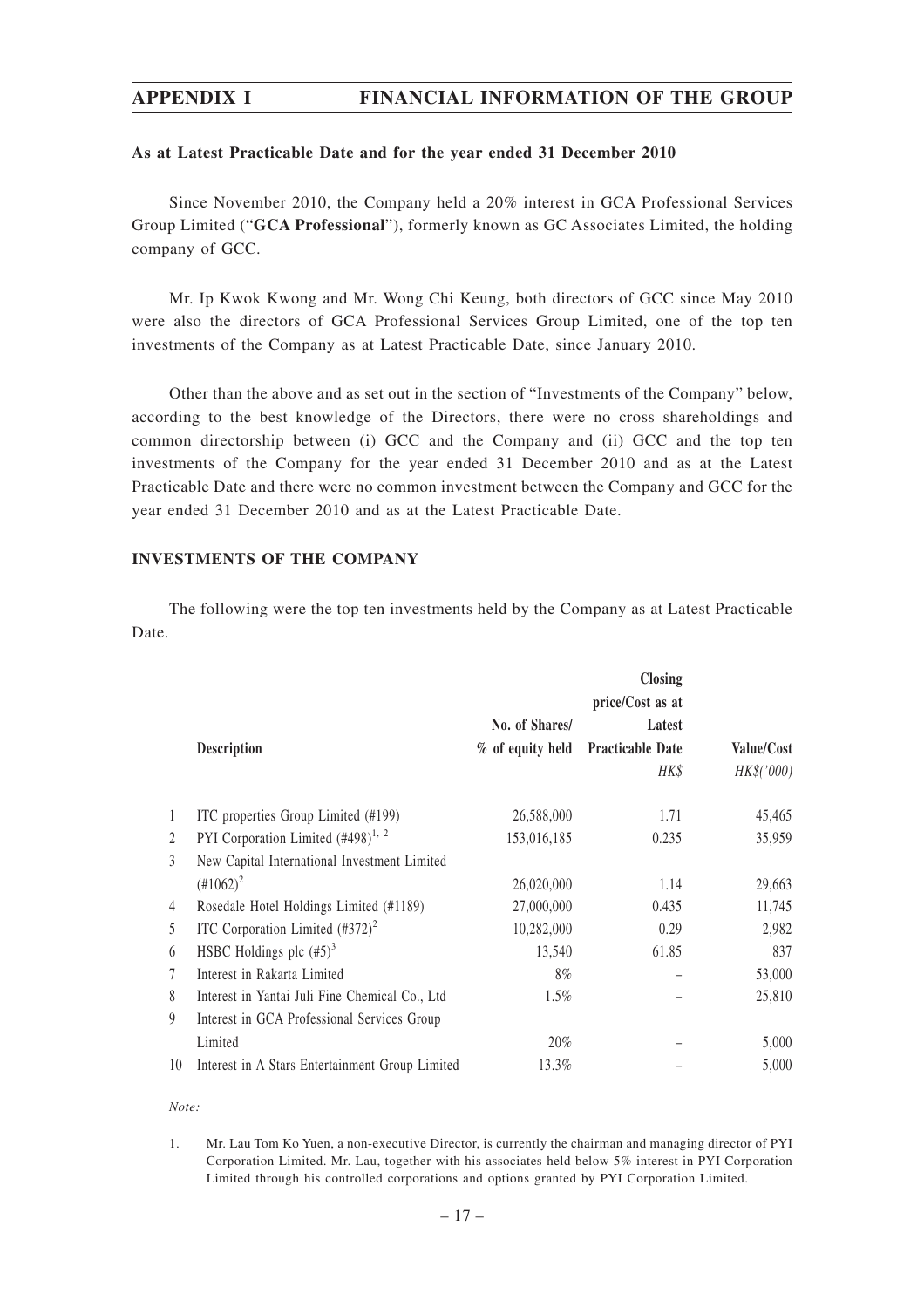- 2. Mr. Cheng Hairong, an executive Director, together with his associates held below 5% interest in the following top ten investment of the Company as at the Latest Practicable Date:
	- (i) PYI Corporation Limited
	- (ii) New Capital International Investment Limited
	- (iii) ITC Corporation Limited
- 3. Mr. Lui Siu Tsuen, Richard, an independent non-executive Director, together with his associates held below 5% interest in HSBC Holdings plc as at the Latest Practicable Date.

The following were the top ten investments bought by the Company for each of the three years ended 31 December 2010 and for the period from 1 January 2011 up to Latest Practicable Date.

| For the period from 1 January 2011 to the Latest Practicable Date |  |  |  |  |  |  |  |  |  |  |
|-------------------------------------------------------------------|--|--|--|--|--|--|--|--|--|--|
|-------------------------------------------------------------------|--|--|--|--|--|--|--|--|--|--|

|                |                                                              | <b>Acquisition</b> |
|----------------|--------------------------------------------------------------|--------------------|
|                | <b>Description</b>                                           | Cost               |
|                |                                                              | (HK\$'000)         |
| 1              | Acquisition of 8% interest in Rakarta Limited                | 53,000             |
| 2              | Acquisition of 956,226 shares in Hanny Holdings Limited -    |                    |
|                | old (#2998)                                                  | 4,671              |
| 3              | Acquisition of 20,000 shares in Hong Kong Exchanges and      |                    |
|                | Clearing Limited (#388)                                      | 3,530              |
| $\overline{4}$ | Acquisition of 130,000 shares of Jiangxi Copper Company      |                    |
|                | Limited $(\text{\#358})$                                     | 3,251              |
| 5              | Acquisition of 40,000 shares of China Mobile Limited (#941)  | 3,014              |
| 6              | Acquisition of 240,000 shares of PetroChina Company Limited  |                    |
|                | (#857)                                                       | 2,559              |
| 7              | Acquisition of 70,000 shares of China Shenhua Energy         |                    |
|                | Company Limited (#1088)                                      | 2,373              |
| 8              | Acquisition of 140,000 shares of CNOOC Ltd (#883)            | 2,352              |
| 9              | Acquisition of 15,000 shares of Hang Seng Bank Limited (#11) | 1,864              |
| 10             | Acquisition of 60,000 shares of China Life Insurance Company |                    |
|                | Limited (#2628)                                              | 1,860              |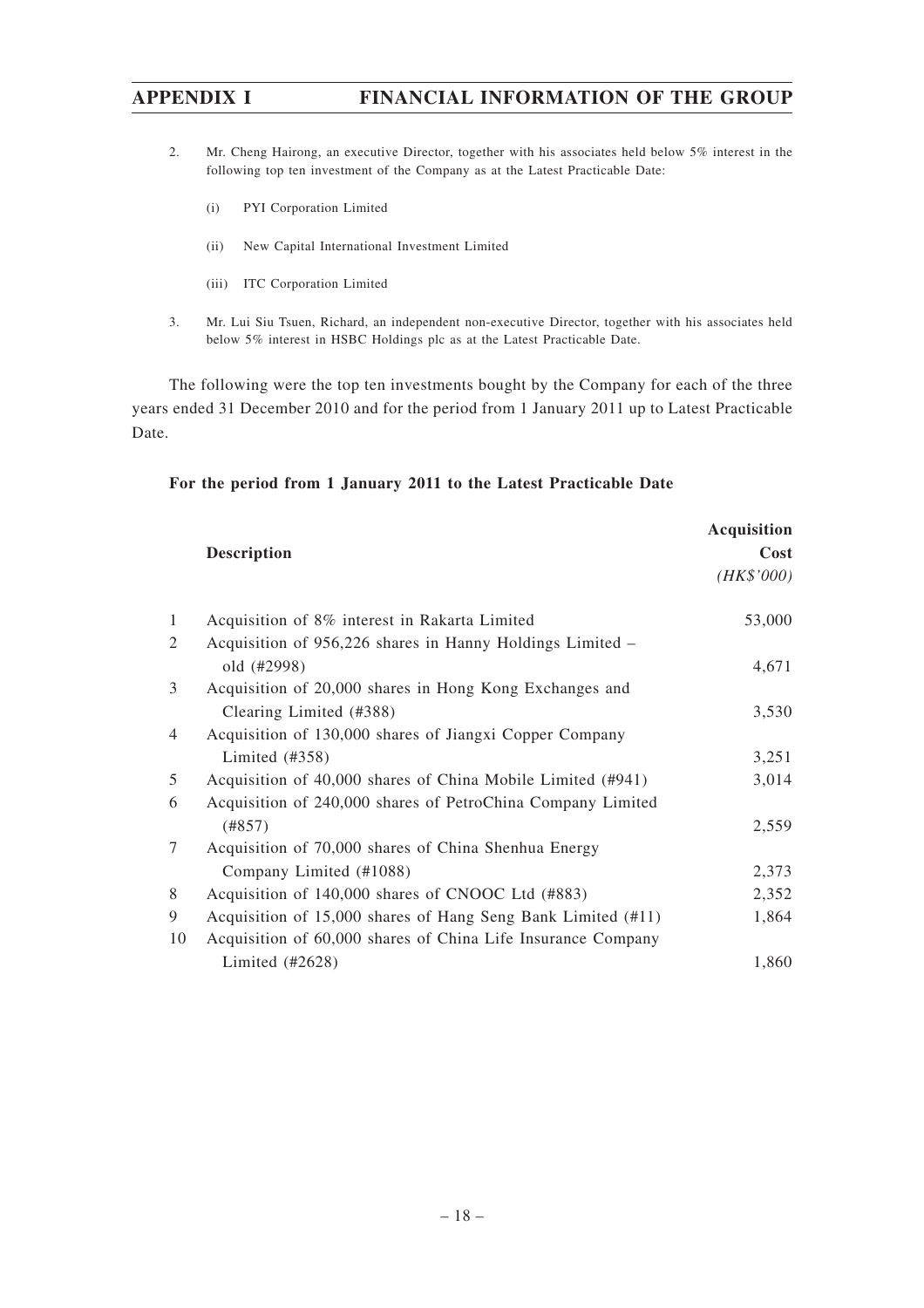## **For the year ended 31 December 2010**

|                |                                                                | <b>Acquisition</b> |
|----------------|----------------------------------------------------------------|--------------------|
|                | <b>Description</b>                                             | Cost<br>(HK\$'000) |
| 1              | Acquisition of 26,588,000 shares of ITC properties Group       |                    |
|                | Limited $(\text{\#}199)$                                       | 45,592             |
| 2              | Acquisition of 27,520,000 shares of New Capital International  |                    |
|                | Investment Limited (#1062)                                     | 34,431             |
| 3              | Acquisition of 1.5% interest in Yantai Juli Fine Chemical Co., |                    |
|                | Ltd                                                            | 25,810             |
| $\overline{4}$ | Acquisition of 27,000,000 shares of Rosedale Hotel Holdings    |                    |
|                | Limited $(\text{\#}1189)^1$                                    | 15,550             |
| 5              | Acquisition of 550,000 shares of PetroChina Company Limited    |                    |
|                | (#857)                                                         | 5,062              |
| 6              | Acquisition of 20% interest in GCA Professional Services       |                    |
|                | Group Limited                                                  | 5,000              |
| 7              | Acquisition of 13.33% interest in A Stars Entertainment Group  |                    |
|                | Limited                                                        | 5,000              |
| 8              | Acquisition of 10,282,000 shares in ITC Corporation Limited    |                    |
|                | (#372)                                                         | 4,885              |
| 9              | Acquisition of 60,000 shares in China Mobile Limited (#941)    | 4,808              |
| 10             | Acquisition of 9,562,260 shares in Hanny Holdings Limited      |                    |
|                | (#275)                                                         | 4,671              |

#### *Note:*

1. Mr. Lui Siu Tsuen, Richard, an independent non-executive Director since December 2009, was an executive director of Rosadale Hotel Holdings Limited from April 2002 to January 2009.

|                | <b>Description</b>                                                | <b>Acquisition</b><br>Cost<br>HK\$('000) |
|----------------|-------------------------------------------------------------------|------------------------------------------|
| 1              | 146,863,544 shares of PYI Corporation Limited (#498) <sup>1</sup> | 48.465                                   |
| 2              | $200,000,000$ shares of EPI (Holdings) Limited $(\text{\#}689)$   | 44,000                                   |
| 3              | 268,000,000 shares of Neo Telemedia Limited (#8167)               | 40,200                                   |
| $\overline{4}$ | Acquisition of 1,998,720 shares of China Petroleum $\&$           |                                          |
|                | Chemical Corporation (#386)                                       | 15,502                                   |
| 5              | Acquisition of Hanny Holdings Limited (#275) convertible          |                                          |
|                | bond at 2% coupon with maturity at $06/2011$ $(10/09)^2$          | 12.330                                   |
| 6              | Acquisition of 99,540 shares of HSBC Holdings plc (#5)            | 11,624                                   |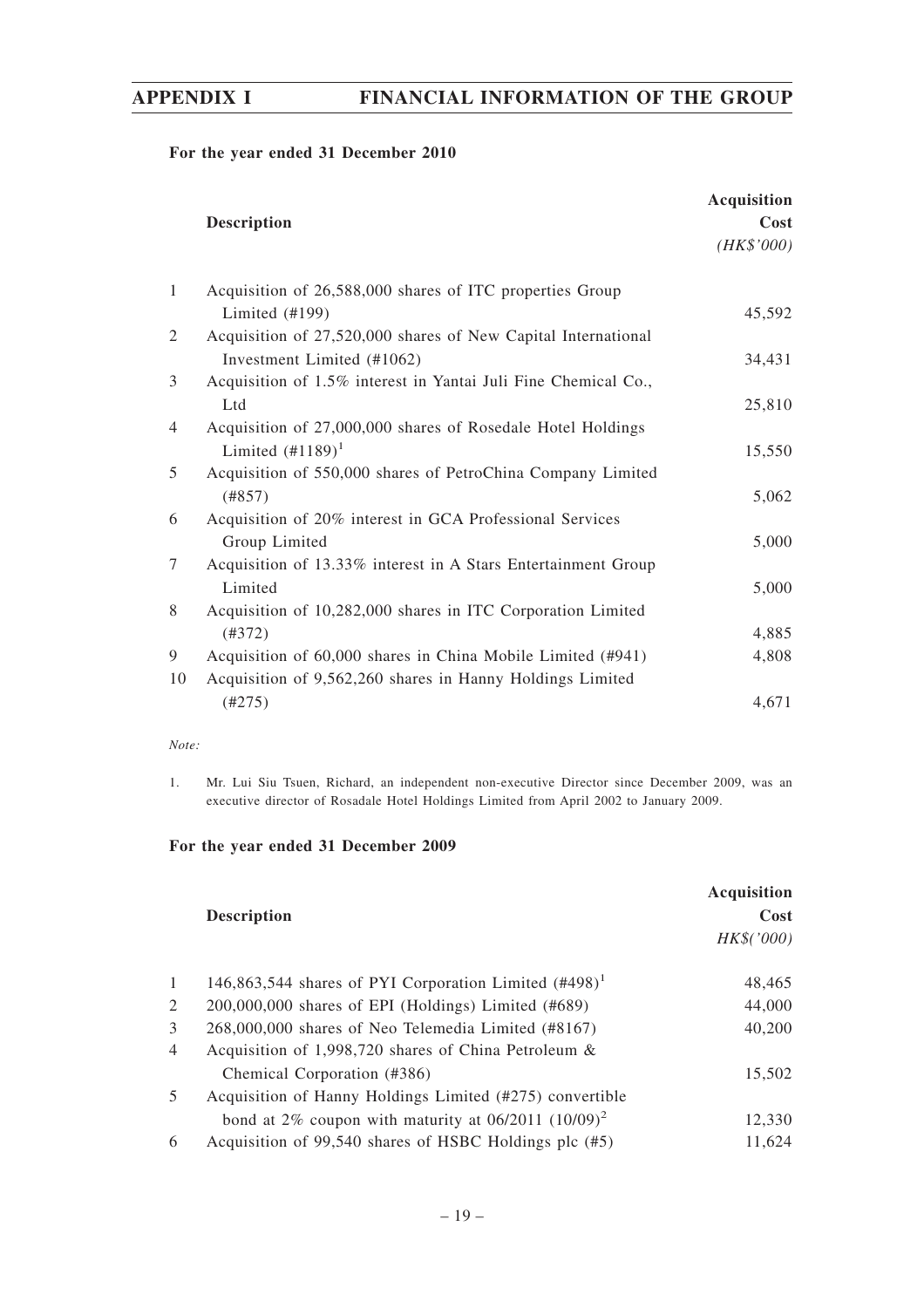|    | <b>Description</b>                                          | <b>Acquisition</b><br>Cost<br>HK\$('000) |
|----|-------------------------------------------------------------|------------------------------------------|
| 7  | Acquisition of 1,359,020 shares of China Construction Bank  |                                          |
|    | Corporation (#939)                                          | 7,752                                    |
| 8  | Acquisition of 72,800 shares of China Mobile Limited (#941) | 7,749                                    |
| 9  | 12,000,000 shares of Vision Tech International Holdings     |                                          |
|    | Limited $(\text{\#922})$                                    | 7.047                                    |
| 10 | Nil.                                                        | $\Omega$                                 |

*Note:*

- 1. In 2009, Mr. Lau, a non-executive Director, was the deputy chairman and managing director of PYI Corporation Limited. Mr. Lau held below 5% interest in PYI Corporation Limited through his controlled corporations and options granted by PYI Corporation Limited.
- 2. In 2009, Mr. Lui Siu Tsuen, Richard, an independent non-executive Director since December 2009, was an executive director of Hanny Holdings Limited from May 2002 to January 2009.

|                | <b>Description</b>                                                | Acquisition<br>Cost |
|----------------|-------------------------------------------------------------------|---------------------|
|                |                                                                   | HK\$('000)          |
| $\mathbf{1}$   | Convertible bond of Rosedale Hotel Holdings Limited (#1189)       |                     |
|                | at 2% coupon with redemption                                      |                     |
|                | at 110% (12/08)                                                   | 60,000              |
| 2              | The Global Options Fund – issued by Citibank (Ireland)            | 23,400              |
| 3              | 2,269,180 shares of PetroChina Company Limited (#857)             | 23,262              |
| $\overline{4}$ | 46,500,000 shares of Cosmopolitan International Holdings          |                     |
|                | Limited $(\text{\#}120)$                                          | 19,478              |
| 5              | 150,000 shares of HSBC Holdings plc (#5)                          | 18,674              |
| 6              | 24 months USD callable daily accrual equity linked note with      |                     |
|                | 15% on Bank of Communications Co., Ltd. (#3328) and               |                     |
|                | China Life Insurance Company Limited (#2628)                      | 15,600              |
| 7              | 91,000,000 shares of Neo Telemedia Limited (#8167)                | 13,650              |
| 8              | Acquisition of 1 month USD/AUD currency - linked deposit at       |                     |
|                | <b>HSBC</b> Private Bank                                          | 11,700              |
| 9              | 12 months USD Callable Daily Accrual Equity Linked Note           |                     |
|                | with $18\%$ on China Construction Bank Corporation (#939) –       |                     |
|                | $$7.13$ at HSBC Private Bank (05/08)                              | 7,800               |
| 10             | 6 months USD Callable Daily Accrual Equity Linked Note            |                     |
|                | with 30% on PetroChina Company Limited $(\text{\#857}) - \$11.54$ |                     |
|                | at HSBC Private Bank (05/08)                                      | 7,800               |
|                |                                                                   |                     |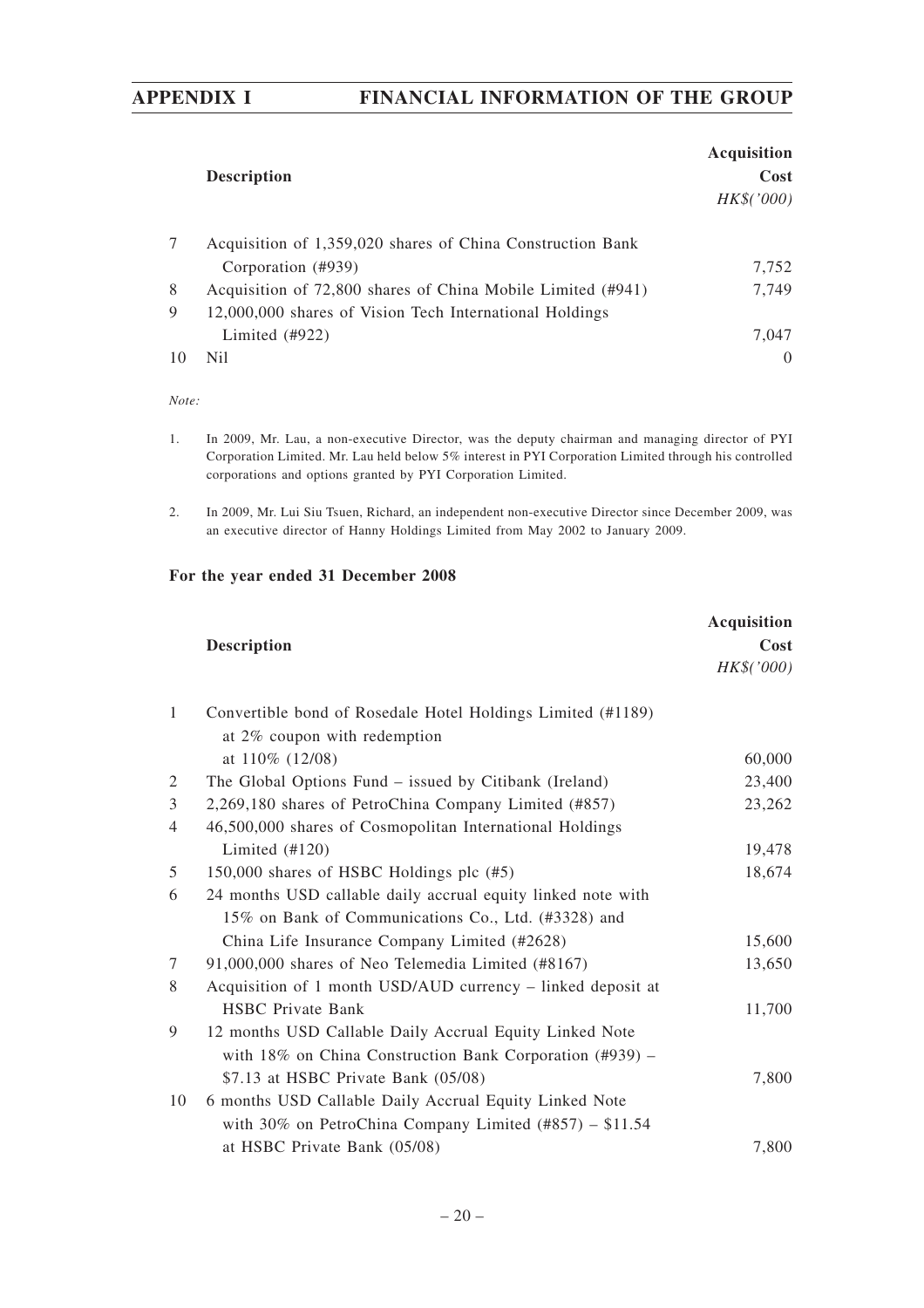The tables below set out the top three investments that resulted in most realised investment gain/(loss) for each of the three years ended 31 December 2010 and for the period from 1 January 2011 to Latest Practicable Date.

# **For the period from 1 January 2011 to Latest Practicable Date**

|                                           | <b>Realised</b><br>Gain/(loss) |
|-------------------------------------------|--------------------------------|
|                                           | (HK\$'000)                     |
| Hanny Holdings Limited – Rights (#2999)   | 830                            |
| PetroChina Company Limited (#857)         | 196                            |
| Anhui Conch Cement Company Limited (#914) | 138                            |
| Hanny Holdings Limited $-$ old $(#2998)$  | (4,139)                        |
| China Boon Holdings Limited (#922)        | (1,540)                        |
| HSBC Holdings plc $(\#5)$                 | (644)                          |

## **For the year ended 31 December 2010**

|                                                      | <b>Realised</b><br>Gain/(loss)<br>(HK\$'000) |
|------------------------------------------------------|----------------------------------------------|
| New Capital International Investment Limited (#1062) | 311                                          |
| Hutchison Whampoa Limited (#13)                      | 262                                          |
| Cheung Kong (Holdings) Limited (#1)                  | 207                                          |
| EPI Holdings Limited (#689)                          | (18, 886)                                    |
| Neo Telemedia Limited (#8167)                        | (12, 223)                                    |
| HSBC Holdings plc $(\#5)$                            | (1, 447)                                     |

|                                                    | <b>Realised</b> |
|----------------------------------------------------|-----------------|
|                                                    | Gain/(loss)     |
|                                                    | HK\$'000        |
| Cosmopolitan International Holdings Limited (#120) | 8,678           |
| iOne Holdings Limited (#982)                       | 905             |
| China Construction Bank Corporation (#939)         | 402             |
| China Investment Fund Company Limited (#612)       | (26, 400)       |
| HSBC Holdings plc $(\#5)$                          | (12,111)        |
| China Petroleum & Chemical Corporation $(#386)$    | (6,898)         |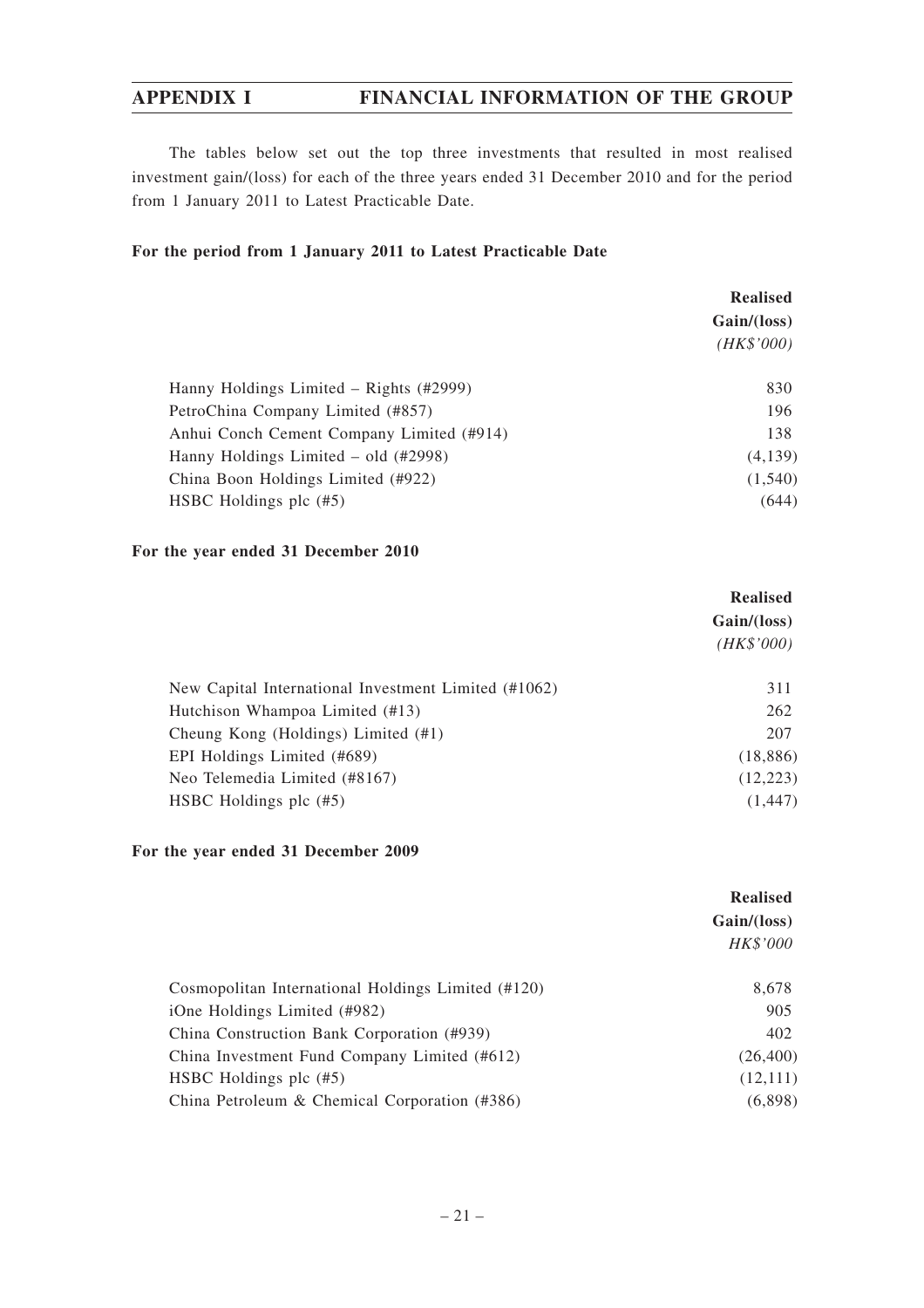|                                                 | <b>Realised</b> |
|-------------------------------------------------|-----------------|
|                                                 | Gain/(loss)     |
|                                                 | HK\$'000        |
| Midland IC&I Limited (#8090)                    | 2,032           |
| Bank of Communications Co., Ltd. (#3328)        | 345             |
| Global Solution Engineering Limited (#8192)     | 268             |
| Country Garden Holdings Company Limited (#2007) | (10,630)        |
| PetroChina Company Limited (#857)               | (9, 727)        |
| Sun Hung Kai & Co Limited (#86)                 | (8, 479)        |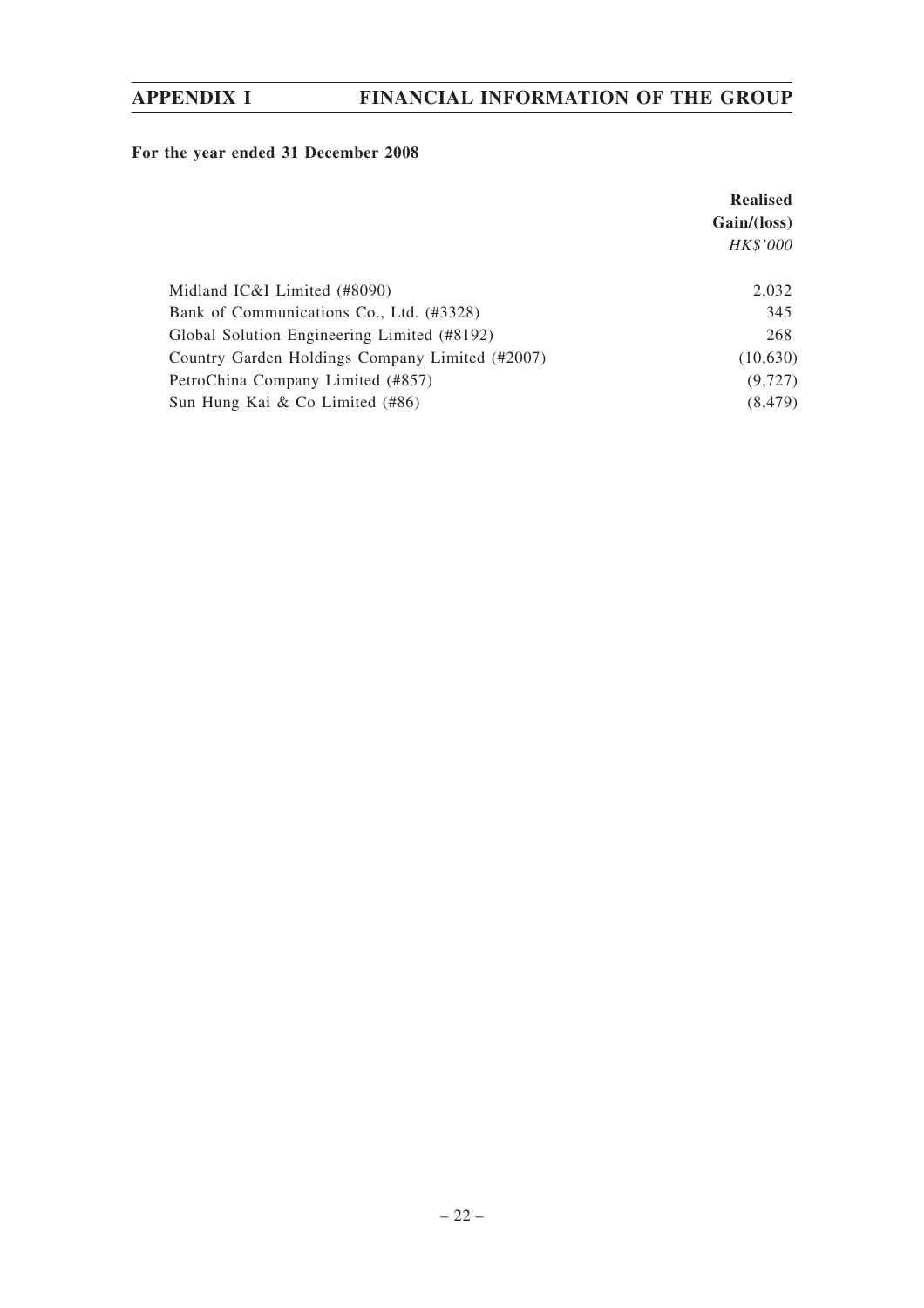## **1. RESPONSIBILITY STATEMENT**

This circular, for which the Directors collectively and individually accept full responsibility, includes particulars given in compliance with the Listing Rules for the purpose of giving information with regard to the Group. The Directors, having made all reasonable enquiries, confirm that to the best of their knowledge and belief the information contained in this circular is accurate and complete in all material respects and not misleading or deceptive, and there are no other matters the omission of which would make any statement herein or this circular misleading.

## **2. DISCLOSURE OF INTERESTS BY DIRECTORS**

As at the Latest Practicable Date, the interests and short positions of the Directors and the chief executive of the Company in the shares, underlying shares and debentures of the Company or any of its associated corporations (within the meaning of Part XV of the SFO), which (a) were required to be notified to the Company and the Stock Exchange pursuant to the Divisions 7 and 8 of Part XV of the SFO (including interests or short positions which they were taken or deemed to have under such provisions of the SFO), or (b) were required to be notified to the Company and the Stock Exchange pursuant to the Model Code for Securities Transactions by Directors of Listed Issuers adopted by the Company ("Model Code") or (c) which were required to be entered into the register pursuant to section 352 of the SFO were as follows:

### **Long Positions**

|                         |                          |                          | <b>Interests in Shares/underlying Shares</b> |              | % of issued<br>share<br>capital of<br>the |
|-------------------------|--------------------------|--------------------------|----------------------------------------------|--------------|-------------------------------------------|
| <b>Name of Director</b> | Personal*                | $Family^+$               | Corporate#                                   | <b>Total</b> | Company                                   |
| Lau Tom Ko Yuen         | $\overline{\phantom{m}}$ | 266,890,840<br>(Note)    | 266,890,840<br>(Note)                        | 266,890,840  | $37.46\%$                                 |
| Cheng Hairong           | 9,370,000                | $\overline{\phantom{m}}$ | 266,890,840<br>(Note)                        | 276,260,840  | $38.77\%$ <sup>@</sup>                    |

*\** Beneficial Owner

*+* Interests of spouse

*#* Interests beneficially held by the company itself or through companies controlled by it

*@* Calculated based on the issued share capital of 712,546,800 Shares as at the Latest Practicable Date

*Note:* The Shares were held by Favor Hero Investments Limited, a company controlled as to 51% by Sun Matrix Limited and as to 49% by Glory Avenue Limited. Sun Matrix Limited was controlled as to 50% by Mr. Lau Tom Ko Yuen and 50% by Ms. Lan Yi, the spouse of Mr. Lau Tom Ko Yuen. Glory Avenue Limited was wholly controlled by Mr. Cheng Hairong.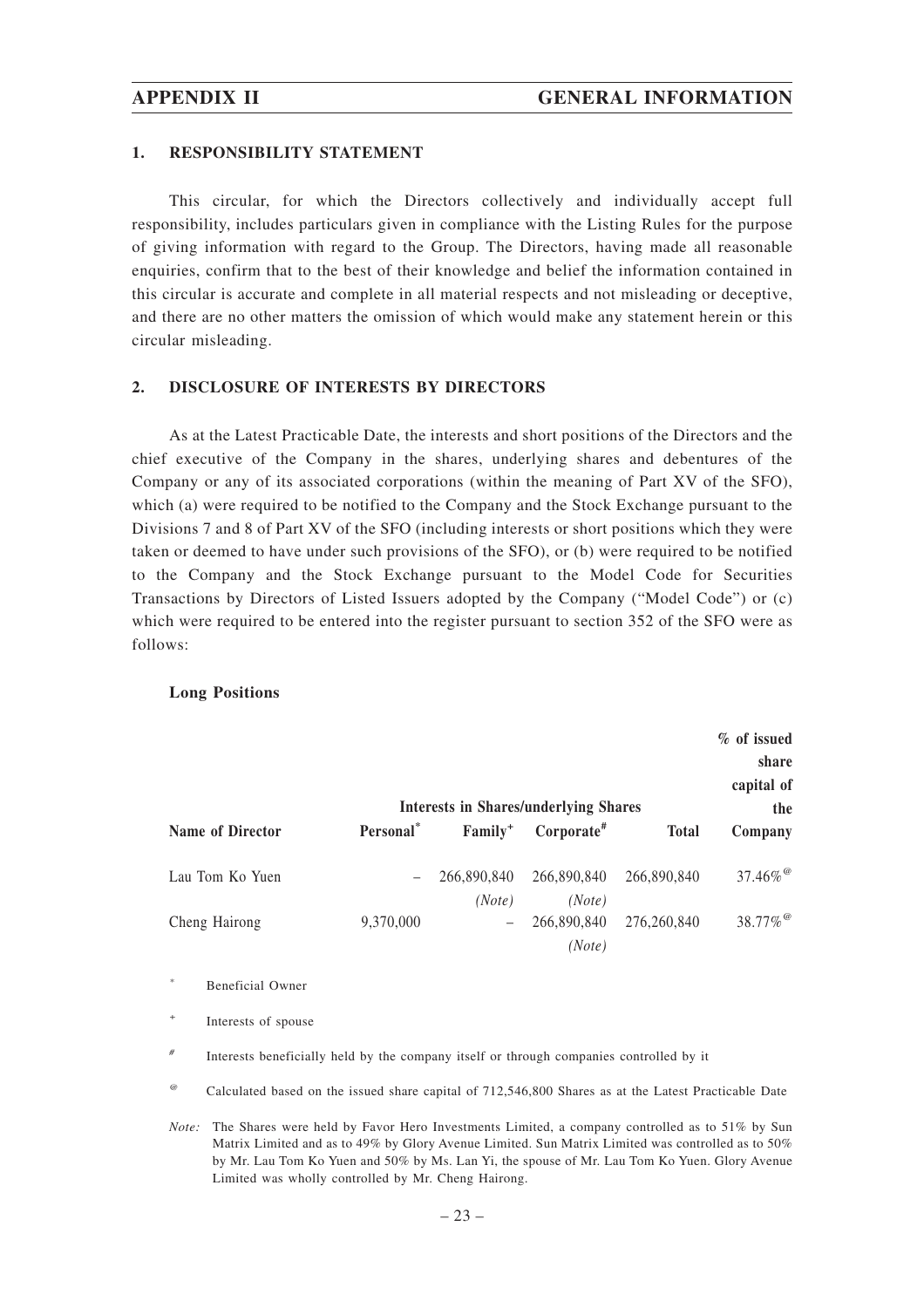Save as disclosed above, as at the Latest Practicable Date, none of the Directors and chief executive of the Company had any interests or short positions in shares, underlying shares and debentures of the Company or any associated corporations (within the meaning of Part XV of the SFO) which were required to be notified to the Company and the Stock Exchange pursuant to the Divisions 7 and 8 of Part XV of the SFO (including interests or short positions which they were taken or deemed to have under such provisions of the SFO), or the Model Code or were required to be entered into the register required to be kept under section 352 of the SFO.

## **3. INTERESTS AND SHORT POSITIONS OF SHAREHOLDERS**

As at the Latest Practicable Date, according to the register of interest kept by the Company under Section 336 of the SFO and so far as was known to the Directors, the following are details of the persons (other than a Director or chief executive of the Company) who had an interest or short position in the Shares and underlying Shares which would fall to be disclosed to the Company under the provisions of Divisions 2 and 3 of Part XV of the SFO, or who were, directly or indirectly, interested in 10% or more of the nominal value of any class of share capital (including any option in respect of such capital) carrying rights to vote in all circumstances at general meeting of any other member of the Group:

## **Long Positions**

|                                   |            | <b>Interests in Shares/ underlying Shares</b> |                          |              | % of issued<br>share<br>capital of<br>the |
|-----------------------------------|------------|-----------------------------------------------|--------------------------|--------------|-------------------------------------------|
| <b>Name of Shareholders</b>       | Personal*  | Family <sup>+</sup>                           | $Corporate$ <sup>#</sup> | <b>Total</b> | Company                                   |
| Favor Hero Investments<br>Limited |            |                                               | 266,890,840<br>(Note)    | 266,890,840  | $37.46\%$ <sup>@</sup>                    |
| Sun Matrix Limited                |            |                                               | 266,890,840<br>(Note)    | 266,890,840  | $37.46\%$ <sup>@</sup>                    |
| Lau Tom Ko Yuen                   |            | 266,890,840<br>(Note)                         | 266,890,840<br>(Note)    | 266,890,840  | $37.46\%$ <sup>@</sup>                    |
| Lan Yi                            |            | 266,890,840<br>(Note)                         | 266,890,840<br>(Note)    | 266,890,840  | $37.46\%$ <sup>@</sup>                    |
| Glory Avenue Limited              |            |                                               | 266,890,840<br>(Note)    | 266,890,840  | $37.46\%$ <sup>@</sup>                    |
| Cheng Hairong                     | 9,370,000  |                                               | 266,890,840<br>(Note)    | 276,260,840  | 38.77% <sup>@</sup>                       |
| Fong Ngai Frank                   | 59,380,000 |                                               |                          | 59,380,000   | $8.33\%$ <sup>@</sup>                     |

*\** Beneficial Owner

*+* Interests of spouse

*#* Interests beneficially held by the company itself or through companies controlled by it

*@* Calculated based on the issued share capital of 712,546,800 Shares as at the Latest Practicable Date

*Note:* Favor Hero Investments Limited was controlled as to 51% by Sun Matrix Limited and as to 49% by Glory Avenue Limited. Sun Matrix Limited was controlled as to 50% by Mr. Lau Tom Ko Yuen and 50% by Ms. Lan Yi, the spouse of Mr. Lau Tom Ko Yuen. Glory Avenue Limited was wholly controlled by Mr. Cheng Hairong.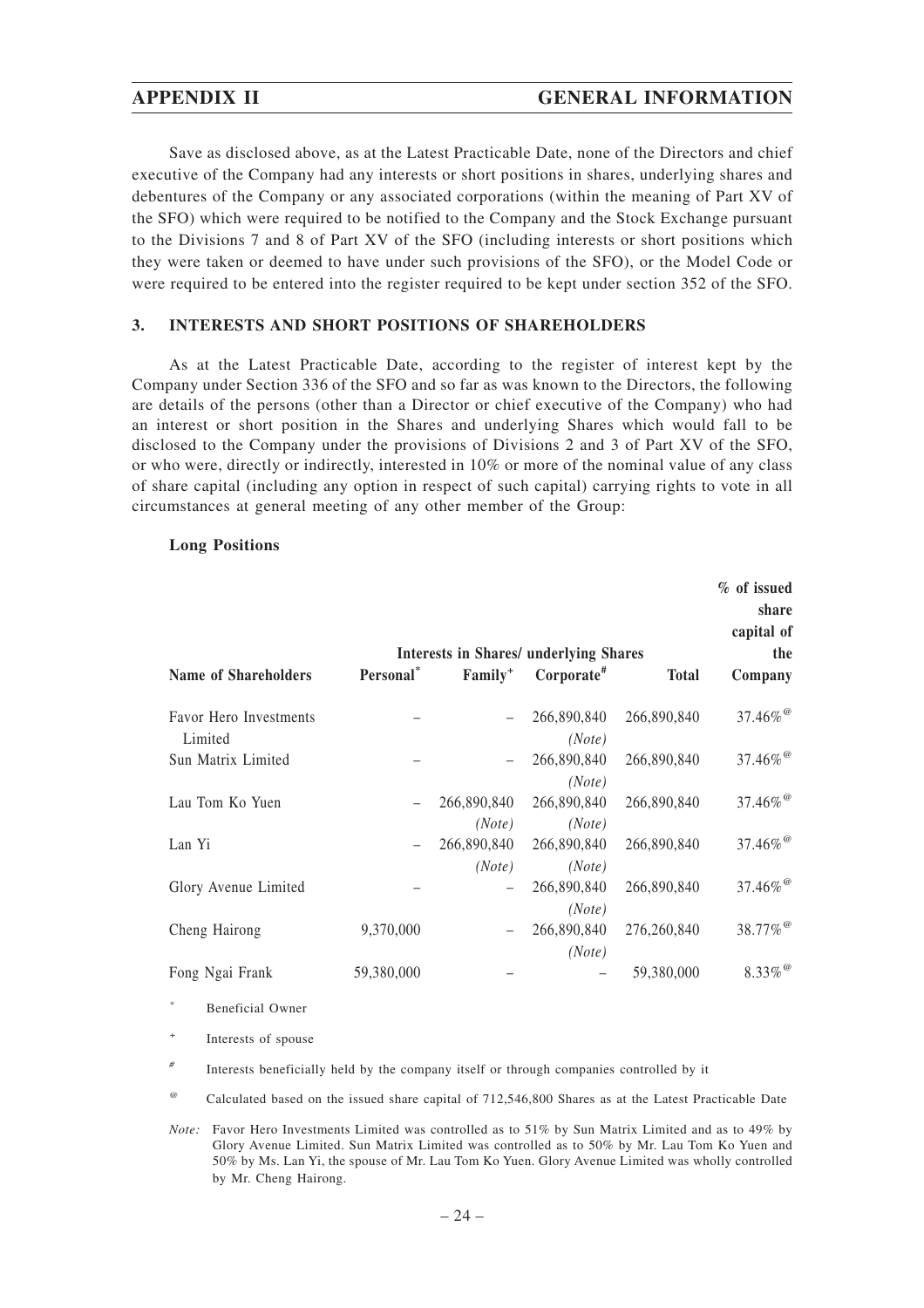Save as disclosed above, the Directors are not aware that there is any party who, as at the Latest Practicable Date, had an interest or short positions in the Shares and underlying Shares which would fall to be disclosed to the Company under the provisions of Divisions 2 and 3 of Part XV of the SFO, or who was, directly or indirectly, interested in 10% or more of the nominal value of any class of share capital carrying rights to vote in all circumstances at general meetings of any other member of the Group or had any options in respect of such Shares.

# **4. SERVICE CONTRACT**

As at the Latest Practicable Date, none of the Directors had any existing or proposed service contract with any member of the Group which does not expire or is not terminable by such member of the Group within one year without payment of compensation (other than statutory compensation).

## **5. LITIGATION**

As at the Latest Practicable Date, no member of the Group was engaged in any litigation or arbitration of material importance and no litigation or claim of material importance was known to the Directors to be pending or threatened against any member of the Group.

## **6. COMPETING INTERESTS**

As at the Latest Practicable Date, so far as the Directors were aware, none of the Directors or their respective associates were considered to have interest in any business which competes or is likely to compete, either directly or indirectly, with the business of the Group.

# **7. DIRECTORS' INTERESTS IN CONTRACTS AND ASSETS**

No contract or arrangement in which any of the Directors is materially interested and which is significant in relation to the business of the Group subsisted as at the Latest Practicable Date. As at the Latest Practicable Date, none of the Directors had any direct or indirect interest in any assets which have been, since 31 December 2010 (the date to which the latest published audited accounts of the Group were made up), acquired or disposed of by or leased to any member of the Group, or are proposed to be acquired or disposed of by or leased to any member of the Group.

## **8. MATERIAL CONTRACTS**

The following contracts, not being contracts entered into in the ordinary course of business, are entered into by members of the Group within the two years immediately preceding the Latest Practicable Date and which are or may be material:

(a) a subscription agreement dated 28 January 2010 made between the Company as issuer and Favor Hero Investments Limited as subscriber in relation to the subscription by Favor Hero Investments Limited of 21,300,000 new Shares at a subscription price of HK\$1.80 per subscription share as part of a top-up placing undertaken by the Company;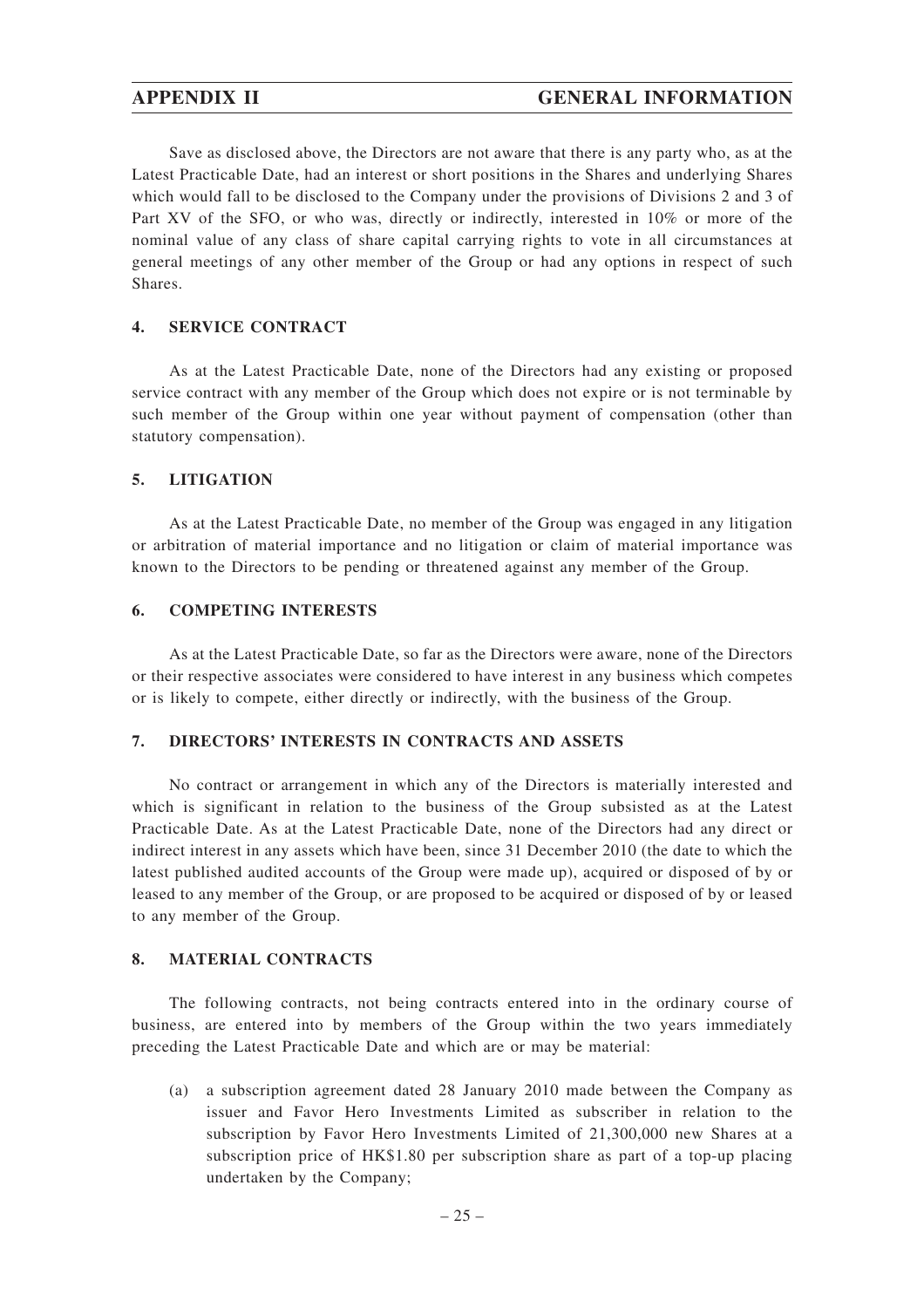- (b) a placing agreement dated 28 January 2010 made between the Company as issuer and Baron Capital Limited as placing agent in relation to the issue of convertible notes with principal amount of HK\$30,000,000;
- (c) a subscription agreement dated 28 January 2010 made between the Company as issuer and Favor Hero Investments Limited as subscriber in relation to the subscription of convertible notes;
- (d) a termination agreement dated 10 September 2010 made between the Company as issuer and Baron Capital Limited as placing agent in relation to the termination of the placing agreement dated 28 January 2010;
- (e) a termination agreement dated 10 September 2010 made between the Company as issuer and Favor Hero Investments Limited as subscriber in relation to the termination of the subscription agreement dated 28 January 2010;
- (f) a share placing and subscription agreement dated 29 July 2010 made between the Company as issuer, Favor Hero Investments Limited as vendor and BOCI Asia Limited as placing agent in relation to the top-up placing of 119,600,000 Shares at a subscription price of HK\$0.75 per share; and
- (g) the Disposal Agreement.

# **9. MATERIAL ADVERSE CHANGE**

As at the Latest Practicable Date, the Directors were not aware of any material adverse change in the financial or trading position of the Group since 31 December 2010, the date to which the latest published audited accounts of the Group were made up.

# **10. MISCELLANEOUS**

- (a) The registered office of the Company is located at Clarendon House, 2 Church Street, Hamilton HM 11, Bermuda.
- (b) The head office and principal place of business of the Company in Hong Kong is at Suite 2701, Shui On Centre, 6-8 Harbour Road, Wanchai, Hong Kong.
- (c) The branch share registrar and transfer office of the Company in Hong Kong is Tricor Secretaries Limited, at 26/F., Tesbury Centre, 28 Queen's Road East, Hong Kong.
- (d) The company secretary of the Company is Ms. Fung Mei Ling. Ms. Fung is an associate member of The Hong Kong Institute of Chartered Secretaries and the Institute of Chartered Secretaries and Administrators.
- (e) The English text of this circular, the notice of the SGM and the accompanying form of proxy shall prevail over their respective Chinese text.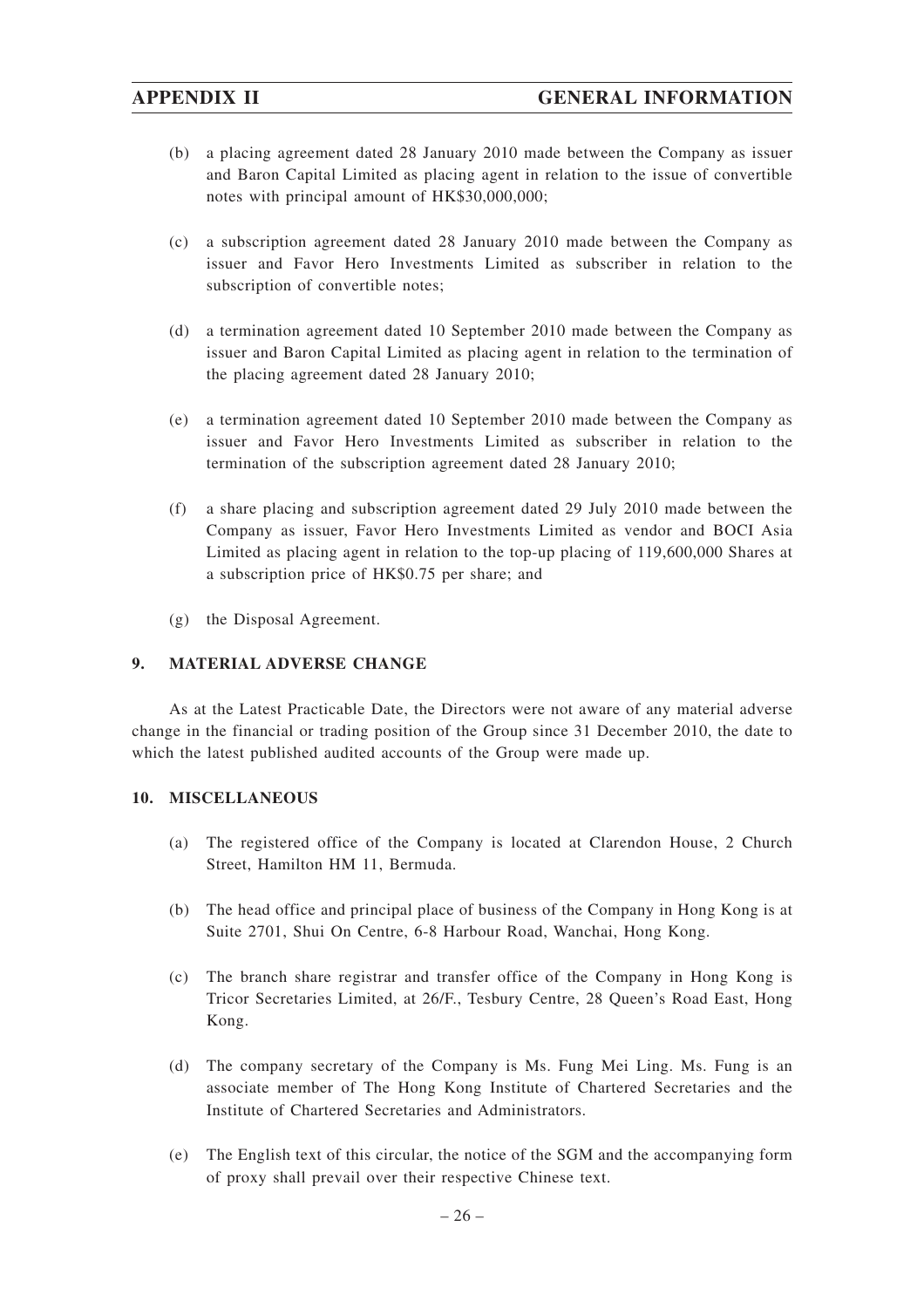## **11. DOCUMENTS AVAILABLE FOR INSPECTION**

Copies of the following documents are available for inspection during normal business hours at the head office and principal place of business of the Company in Hong Kong at Suite 2701, Shui On Centre, 6-8 Harbour Road, Wanchai, Hong Kong, from the date of this circular up to and including the date of the SGM:

- (a) the memorandum of association and the bye-laws of the Company;
- (b) the annual reports of the Company for each of the two financial years ended 31 December 2009 and 31 December 2010;
- (c) the interim report of the Company for the six months ended 30 June 2011;
- (d) the material contracts referred to in the paragraph headed "Material Contracts" in this appendix;
- (e) a copy of each circular of the Company issued pursuant to the requirements of Chapter 14 and/or 14A of the Listing Rules since the date of the latest published audited accounts of the Company.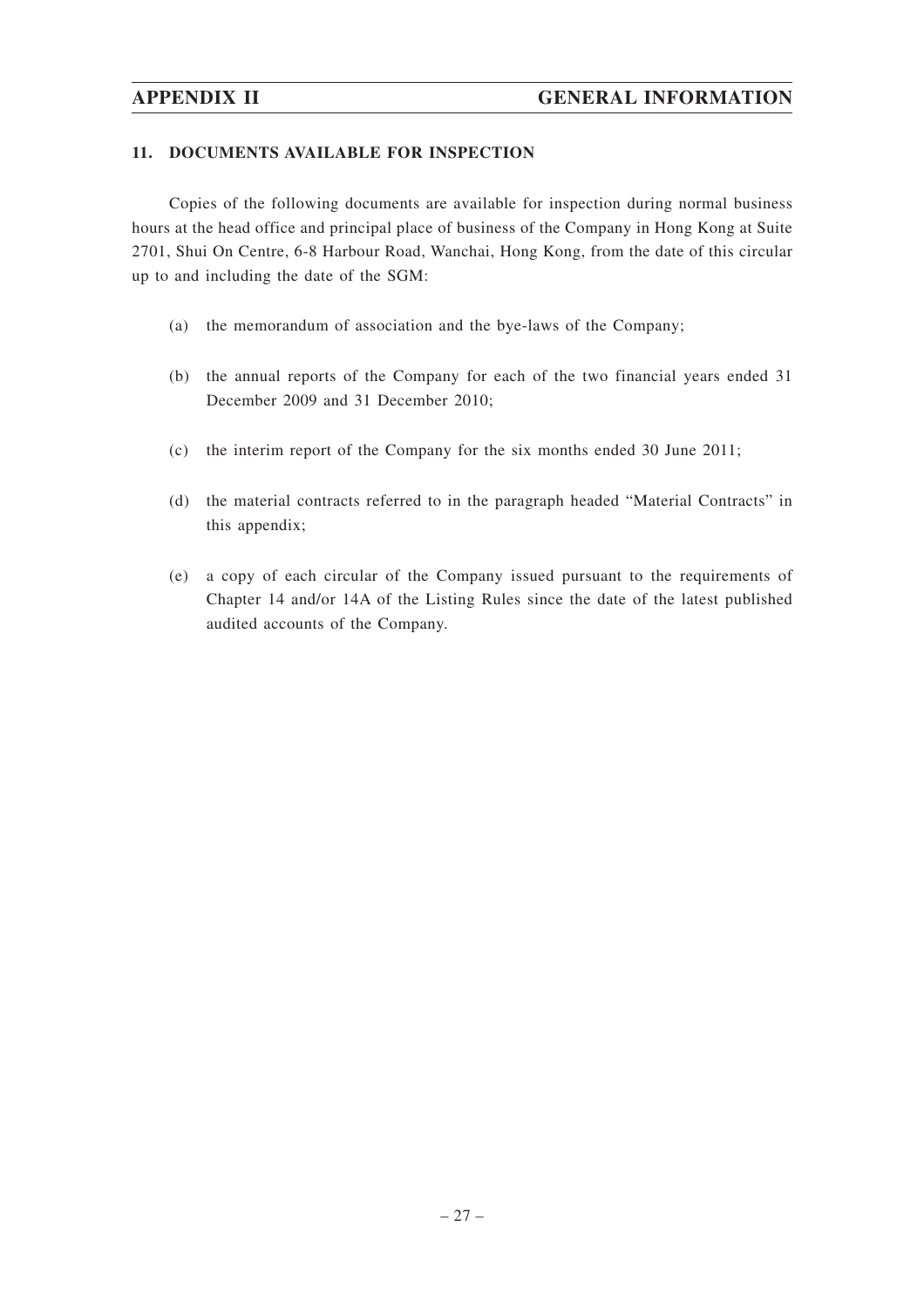

# **PROSPERITY INVESTMENT HOLDINGS LIMITED 嘉進投資國際有限公司\***

*(Incorporated in Bermuda with limited liability)* **(Stock Code: 310)**

**NOTICE IS HEREBY GIVEN** that a special general meeting (the "SGM") of Prosperity Investment Holdings Limited ("the **Company**") will be held at Suite 103, 1st Floor, Shui On Centre, 6-8 Harbour Road, Wanchai, Hong Kong, on Friday, 16 December 2011 at 11:00 a.m. for the purpose of considering and, if thought fit, passing the following resolution (with or without modifications) as ordinary resolution of the Company:

## **ORDINARY RESOLUTION**

# "**THAT**

- (a) the sale and purchase agreement dated 27 October 2011 (the "Disposal Agreement") entered into between Genius Choice Investments Limited (the "Vendor"), an indirect wholly-owned subsidiary of the Company, and Sino Tycoon Investments Limited (the "Purchaser") (a copy of which, together with the draft shareholders' agreement ("Shareholders' Agreement") in relation to Glorious Bright Limited ("Glorious Bright") to be executed upon completion of the Disposal Agreement annexed, signed by the Chairman of the meeting for the purposes of identification, has been produced to the meeting marked "A") pursuant to which the Vendor agrees to sell seventy per cent (70%) of the issued share capital of Glorious Bright as at completion and HK\$9,800,000 being part of the shareholder's loans due by Glorious Bright to the Vendor as at completion, the terms and conditions thereof and the transactions contemplated thereunder be and are hereby approved, confirmed and ratified;
- (b) the board of directors of the Company (the "Board") be and is hereby authorised to do all such acts and things and sign all such documents and to take such steps as it considers necessary or expedient or desirable in connection with or to give effect to the Disposal Agreement and to implement the transactions contemplated thereunder and to agree to such variation, amendment or waiver as are, in the opinion of the Board, in the interests of the Company."

By Order of the Board **Prosperity Investment Holdings Limited Cheng Hairong** *Chairman*

Hong Kong, 30 November 2011

<sup>\*</sup> *For identification purpose only*